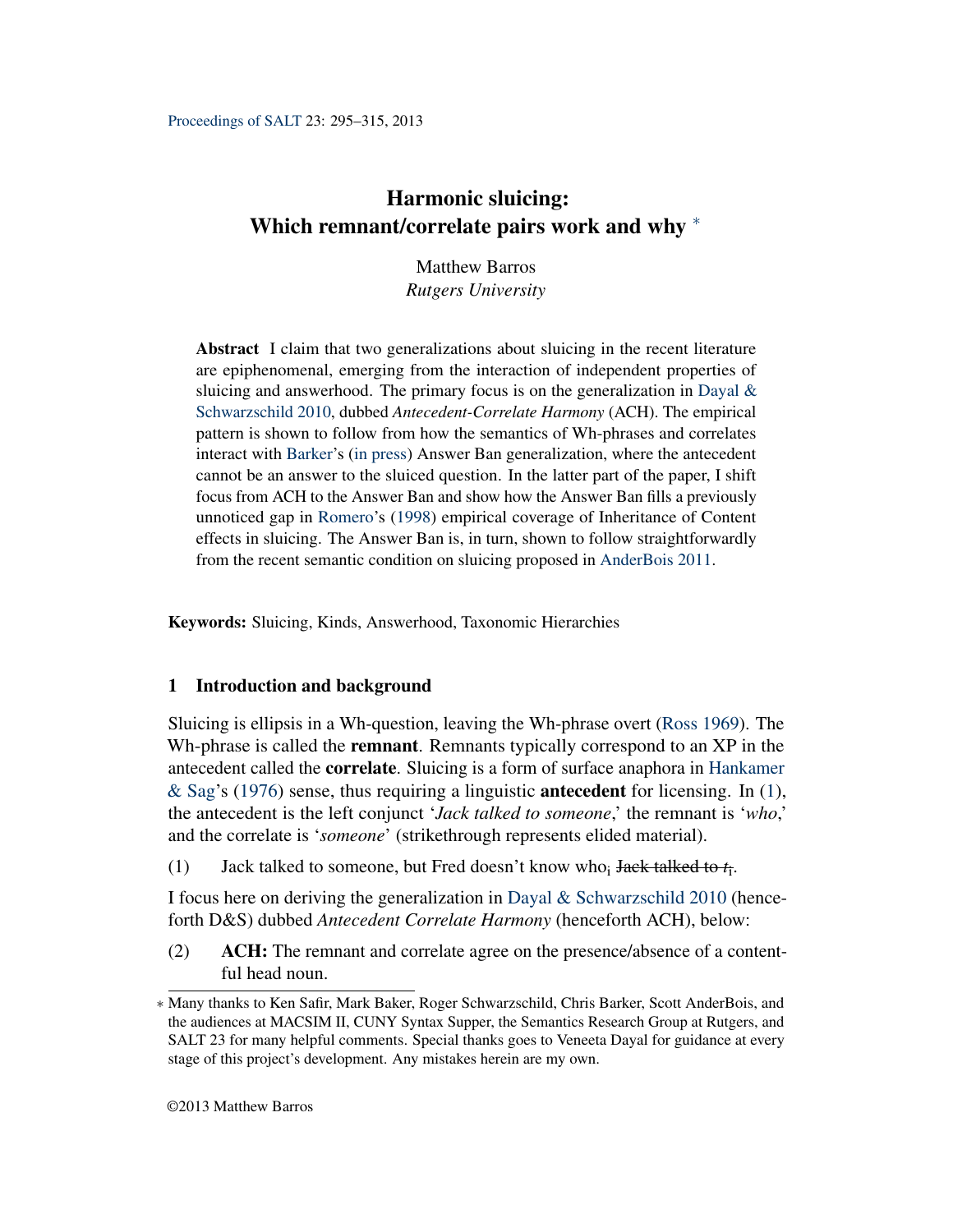ACH is motivated in D&S by the data in [\(3\)](#page-1-0); if the correlate is an indefinite pronoun, the remnant must lack an NP complement, whereas an indefinite description requires a remnant with an NP (remnants and correlates underlined).

- <span id="page-1-2"></span><span id="page-1-0"></span>(3) a. \* Joan ate a donut. Fred doesn't know what.
	- b. Joan ate something. Fred doesn't know what.
	- c. \* Joan ate something. Fred doesn't know which donut.
	- d. Joan ate a donut. Fred doesn't know which donut.

First, I claim that only a subset of ACH data follows from sluicing-specific considerations (the ACH paradigm should not receive a unified account). Second, sluicing-specific ACH effects follow from the interaction between the semantics of correlate NPs, remnants, and the constraint in [\(4\)](#page-1-1), proposed by [Barker](#page-18-1) [\(in press\)](#page-18-1).

<span id="page-1-1"></span>(4) Answer Ban: The antecedent cannot be an answer to the sluiced question.<sup>[1](#page-0-1)</sup>

In the latter part of the paper, I focus on the Answer Ban itself. First, I highlight how the Answer Ban fills an explanatory gap in the account of sluicing given in [Romero](#page-19-0) [1998](#page-19-0) (often adopted in more recent literature), and then show how the Answer Ban follows from the semantic condition on sluicing proposed in [AnderBois](#page-18-2) [2011.](#page-18-2)

## 2 Narrowing the domain of inquiry

#### <span id="page-1-3"></span>2.1 ACH violations can be split into two classes

D&S takes ACH to be a sluicing-specific generalization, which is supposed to capture the entire pattern illustrated in [\(3\)](#page-1-0). In this section, I show that the arguments in D&S for ACH-as-sluicing-specific only apply to a subset of the data in [\(3\)](#page-1-0). I take this as an indication that ACH is not a unified phenomenon; there must be a sluicing-specific account, capturing that data in  $(3)$  for which the arguments in D&S *do* go through, and a non-sluicing-specific account, capturing the rest of the data.

Before proceeding, it is useful to make a distinction between ACH violation types: **bare violations** are where the remnant is a simple Wh-phrase and the correlate has a contentful NP (e.g.  $(3a)$ ); **contentful violations** are those where the remnant has an NP, but the correlate is an indefinite pronoun (e.g. [\(3c\)](#page-1-2)). The argument given in D&S for why ACH is sluicing-specific only considers bare violations.

Their argument is as follows. If ACH were not sluicing-specific, it should apply to both sluices and their corresponding **pre-sluices** (the non-elliptical alternant of the sluiced question). D&S shows that once confounds are controlled for, this prediction is not borne out, supporting the conclusion that ACH is sluicing-specific.

<sup>1</sup> Barker's formulation is couched in terms of inquisitive semantics [\(Groenendijk & Roelofsen](#page-18-4) [2009\)](#page-18-4), I've modified it since I will not be using the inquisitive semantics framework here.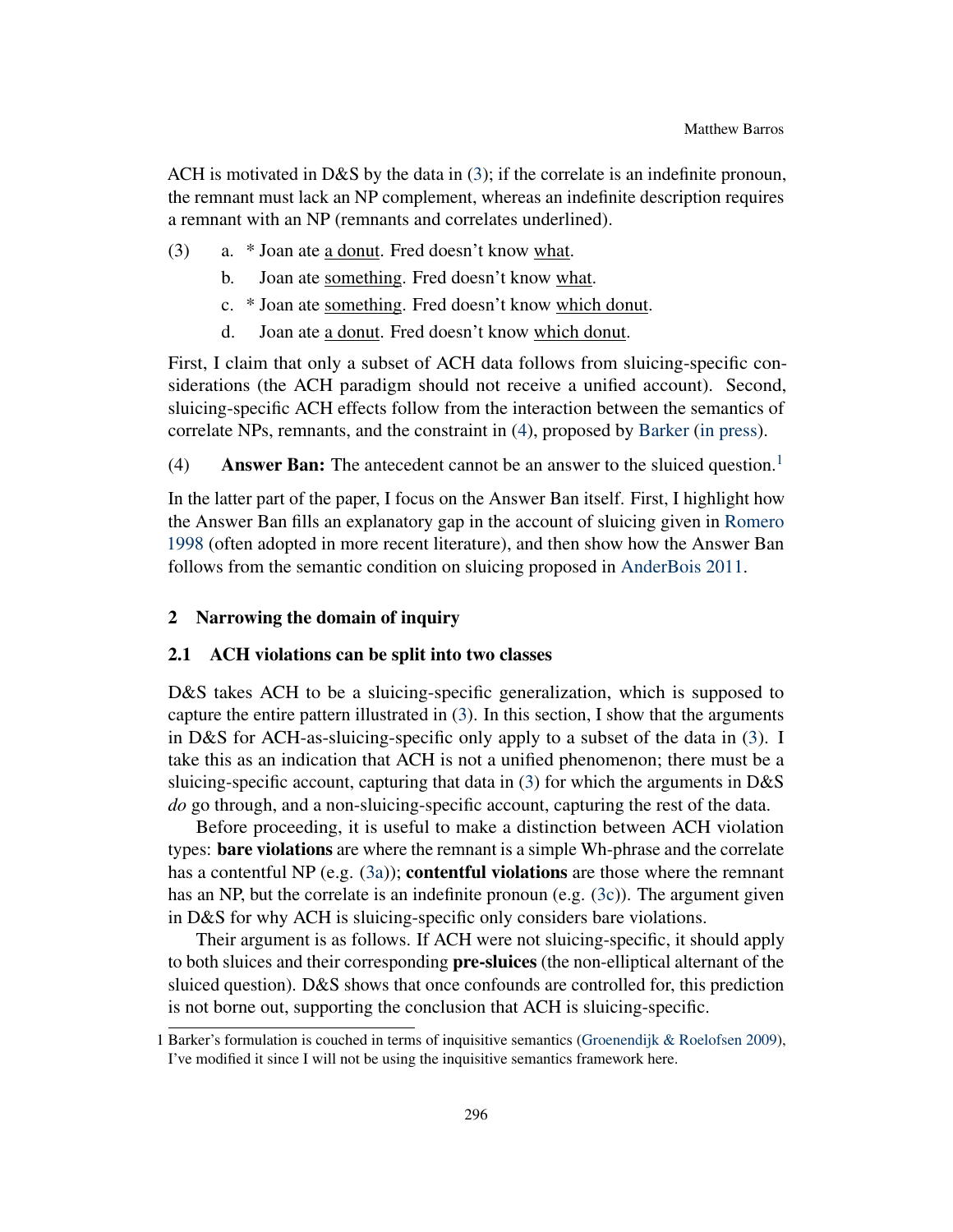First, note that since the ACH violations in [\(5\)](#page-2-0) are out, the notion that ACH is not sluicing-specific is supported, since the judgement for the pre-sluice is the same as the judgement for the sluice. It follows that whatever account is given for the judgement in [\(5b\)](#page-2-1) should extend straightforwardly to the judgement in [\(5a\)](#page-2-0).

- <span id="page-2-1"></span><span id="page-2-0"></span>(5) a. \* Joan ate a donut, but I don't know what.
	- b. \* Joan ate a donut, but I don't know what she ate.

However, as noted in D&S, what appears to be an ACH effect in [\(5b\)](#page-2-1) follows from the felicity conditions on denying knowledge of a question (see [Romero](#page-19-0) [1998\)](#page-19-0). In [\(5b\)](#page-2-1), the speaker has committed themselves, in uttering the antecedent, to having an answer to the question '*what she ate*,' so that they cannot then deny knowledge of the question. Switching from a  $1^{st}$  to  $3^{rd}$  person subject controls for this, avoiding the inconsistency in [\(5b\)](#page-2-1) (see [\(6b\)](#page-2-2)); however, the sluiced version does not improve (as shown in [\(6a\)](#page-2-3)), supporting the notion that ACH is sluicing-specific.

- <span id="page-2-3"></span><span id="page-2-2"></span>(6) a. \* Joan ate a donut, but Fred doesn't know what.
	- b. Joan ate a donut, but Fred doesn't know what she ate.

Importantly, the same argument does not extend to contentful violations. In [\(7\)](#page-2-4), switching to a  $3^{rd}$  person subject neither improves the pre-sluice nor the sluice.

- <span id="page-2-4"></span>(7) a. \* Jack ate something. {I don't/Sally doesn't} know which donut.
	- b. \* Jack ate something. {I don't/Sally doesn't} know which donut he ate.

Contentful violations call for a non-sluicing-specific story, as the pattern observed in sluicing is detected in its absence; there is sluicing-specific ACH, pertaining only to bare violations, and non-sluicing-specific ACH, pertaining to contentful violations. In this paper, I focus only on sluicing-specific violations (and thus, bare violations), leaving an account of non-sluicing-specific violations to future work.<sup>[2](#page-0-1)</sup>

Importantly, in (i), both the sluice and the pre-sluice are acceptable, in support of the non-sluicingspecific nature of ACH effects involving contentful violations.

<sup>2</sup> A plausible lead in accounting for the paradigm in [\(7\)](#page-2-4) is to consider the semantic and pragmatic requirements of '*which*,' which requires a salient set of alternatives in the discourse; the antecedents in [\(7\)](#page-2-4) fail to introduce such a set. In support of an account along these lines, consider (i), below; here the antecedent contains lexical material which implicates the requisite set of entities for licensing '*which*' (e.g. the verb '*firing*' suggests a workplace with a set of employees):

<sup>(</sup>i) Sally fired someone, guess which employee she fired.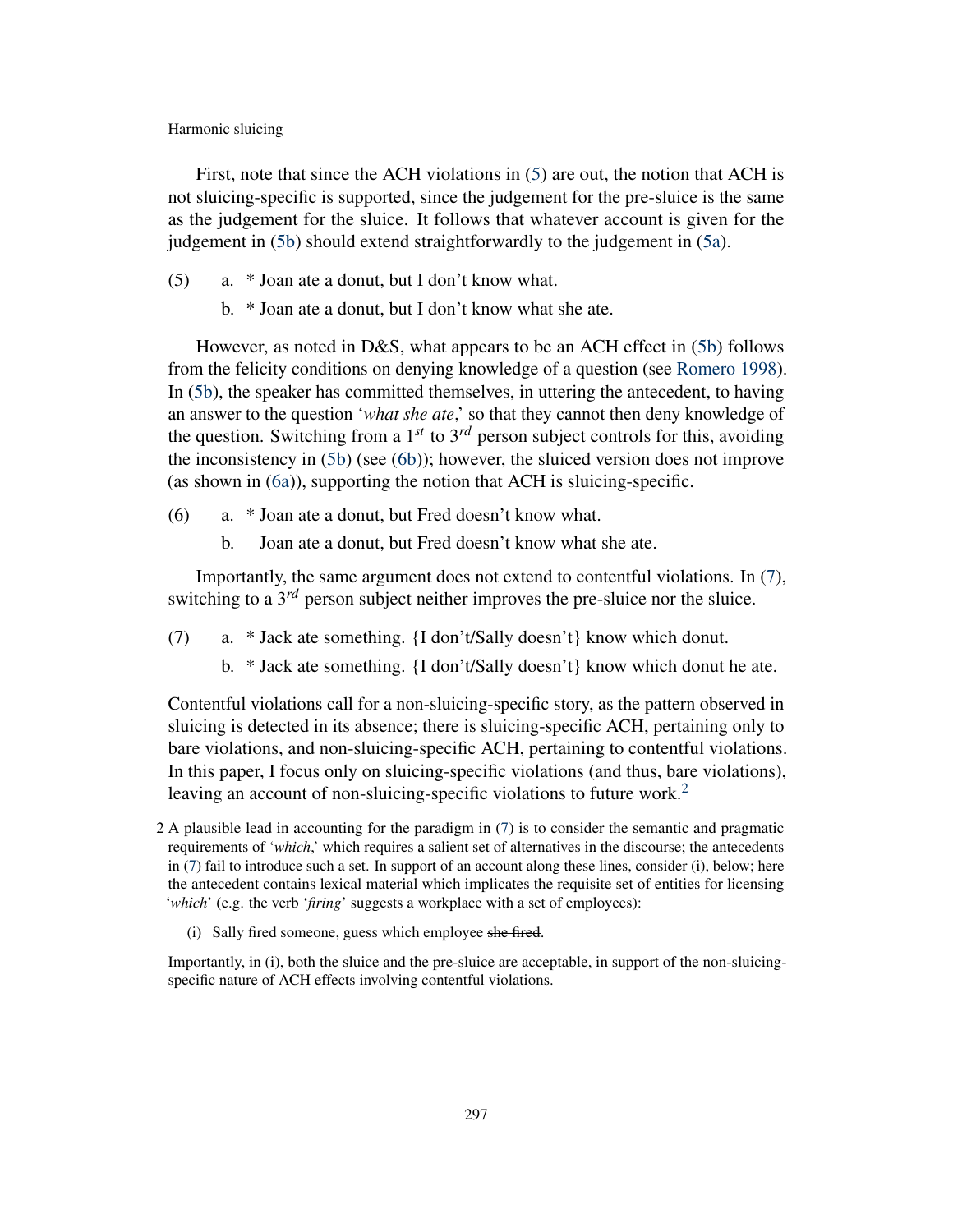## 2.2 Further sharpening the data

[Dayal & Schwarzschild](#page-18-0) [\(2010\)](#page-18-0) probe the animate/inanimate distinction in remnants (i.e. '*who*' vs. '*what*'), though they do not do so extensively, since their primary interests lie elsewhere. Their empirical claim is that bare ACH violations with '*what*' are unacceptable (see [\(8a\)](#page-3-0)), though violations with '*who*' are, though sometimes '*exactly*'-modification of the remnant is required (compare [\(8b\)](#page-3-1) and [\(8c\)](#page-3-2)).

- <span id="page-3-1"></span><span id="page-3-0"></span>(8) a. \* Joan ate a donut. Fred doesn't know what (exactly).
	- b. Linguists go to those conferences. Fred doesn't know who \*(exactly).
	- c. Sally met a phonologist. Fred doesn't know who (exactly).

<span id="page-3-2"></span>In fact, the data with inanimates are more nuanced; first, acceptable violations are possible with '*what*,' just as with '*who*,' and second, just as with '*who*,' sometimes '*exactly*'-modification of the inanimate remnant is required. The relevant data can be split into three classes: (a) irredeemable violations, which are unacceptable regardless of '*exactly*'-modification (e.g. [\(9\)](#page-3-3)); (b) redeemable violations, which are unacceptable without '*exactly*'-modification (e.g. [\(10\)](#page-3-4)); and (c) ACH defiant violations, which are good regardless of '*exactly*'-modification (e.g. [\(11\)](#page-3-5)).

- <span id="page-3-6"></span><span id="page-3-3"></span>(9) a. \* Jack had a profiterole, but Fred doesn't know what exactly.
	- b. \* Jack ordered an éclair, but Fred doesn't know what exactly.
	- c. \* Jack got a cat, but Fred doesn't know what exactly.
- <span id="page-3-7"></span><span id="page-3-4"></span>(10) a. Jack had a Cajun dish, but Sally doesn't know what \*(exactly).
	- b. Jack ordered a pastry, but Sally doesn't know what \*(exactly).
	- c. Jack drives a foreign car, but Fred doesn't know what \*(exactly).
- <span id="page-3-8"></span><span id="page-3-5"></span>(11) a. Jack had a drink, but Sally can't recall what (exactly).
	- b. Jack ordered food, but Sally doesn't know what (exactly).
	- c. Jack ordered an appetizer, but Sally can't recall what (exactly).

What differentiates each class seems to be, roughly, the degree of "specificity" of the NP choice in the correlate. Compare, for example, [\(9b\)](#page-3-6), [\(10b\)](#page-3-7), and [\(11b\)](#page-3-8), which differ only in the choice of correlate NP; '*éclair'* is more specific than '*pastry*,' which, in turn, is more specific than '*food*'; the less specific a correlate's NP, the more acceptable an inanimate bare ACH violation becomes.<sup>[3](#page-0-1)</sup>

<sup>3</sup> There is a high degree of interspeaker variation, for a given noun choice in the correlate, whether an irredeemable, redeemable or defiant ACH violations results. Data collection in this study was carried out informally, that is by asking native English speaking linguists whether they accepted a given string. While all speakers accepted '*food*' as ACH defiant, some found '*Cajun dish*' "less redeemable" than '*foreign car*,' for instance. The data reported here reflects dominant tendencies in judgement patterns (accounting for the variation is beyond the scope of this paper).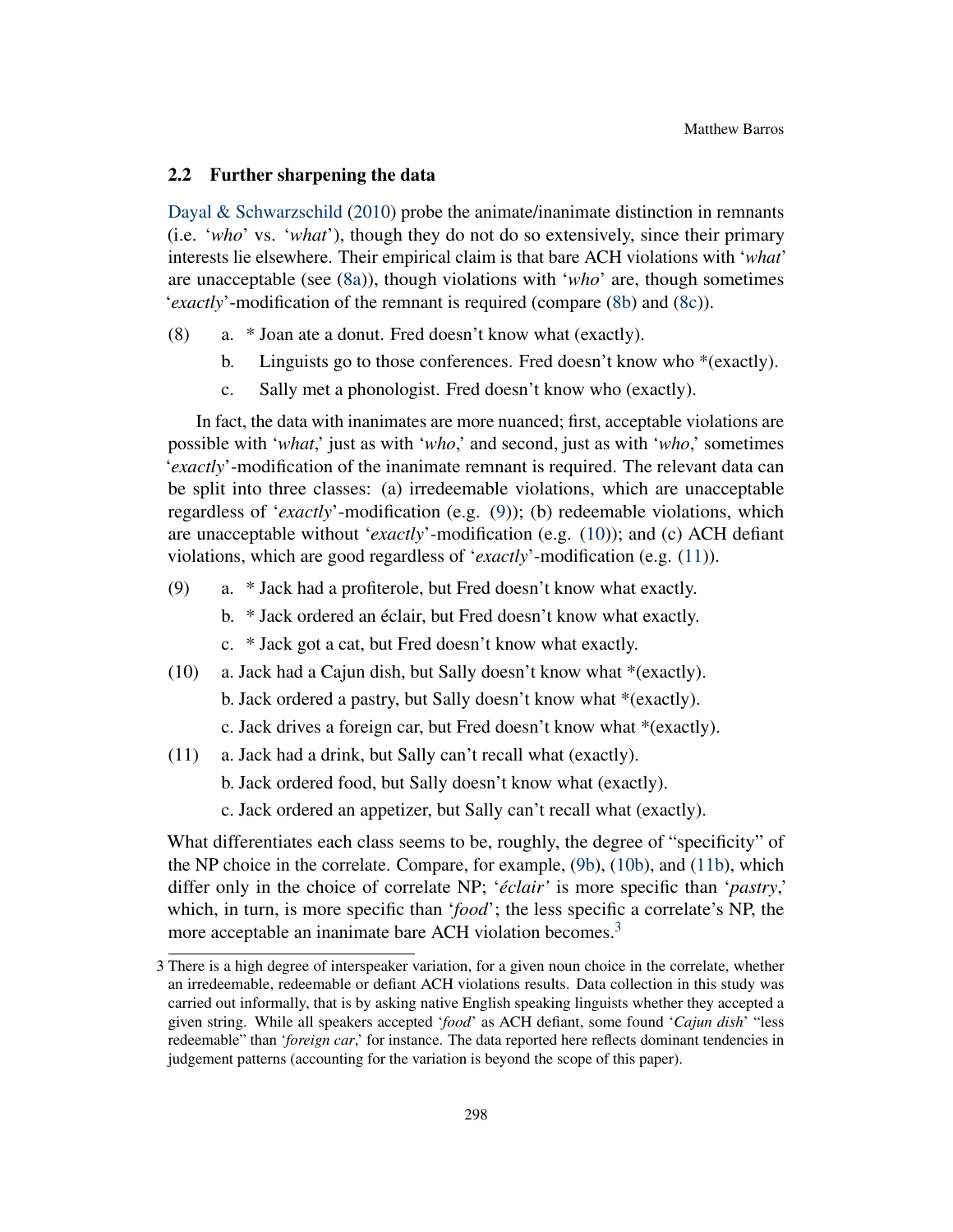My basic claim is that unacceptability in bare violations results from a violation of [Barker'](#page-18-1)s [\(in press\)](#page-18-1) Answer Ban (see [\(4\)](#page-1-1)); the antecedents in unacceptable violations count as answers to the sluiced question. More specific correlates render the antecedent an answer to the sluiced Q, but not less specific correlates. The relevant notion of specificity can be captured with reference to taxonomic hierarchies; less specific nouns are higher on the hierarchy than more specific nouns. A plausible hierarchy for some of the nouns in [\(9\)](#page-3-3)-[\(11\)](#page-3-5) is given below:

<span id="page-4-3"></span>(12)



Before proceeding, I provide a test for determining when the Answer Ban is behind the unacceptability of bare violations. A distinction crucial to the account defended here lies in how we understand the notion of answerhood as it pertains, on the one hand, to the Answer Ban, and, on the other, a more general notion.

The felicity conditions on asking, or denying knowledge of Q, are sensitive to answerhood (call them Q-felicity conditions). To ask, or deny knowledge of Q, one must not know the answer to Q. This is why [\(13a\)](#page-4-0) and [\(13b\)](#page-4-1) are inconsistent.

- <span id="page-4-1"></span><span id="page-4-0"></span>(13) a. Sally met Jack, but {Sally doesn't/#I don't} know who she met.
	- b. A (to B): Sally met Jack. B: #Who did she meet?
	- c. \* Sally met Jack, but Sally doesn't know who.

<span id="page-4-2"></span>As noted in D&S in defense of the claim that ACH is sluicing-specific, switching to a 3*rd* person subject in [\(13a\)](#page-4-0) fixes the inconsistency. In D&S, such data are taken as evidence that ACH is not sensitive to answerhood, since, as examples like [\(13c\)](#page-4-2) show, unacceptability persists despite a 3*rd* person subject, which fixes [\(13a\)](#page-4-0).

Here, I assume it is precisely answerhood at stake (pace [Dayal & Schwarzschild](#page-18-0) [\(2010\)](#page-18-0)). Importantly, the Answer Ban only checks whether the antecedent is an answer to the constituent question CP; the grammatical person of the matrix subject is irrelevant. Since the antecedent in both [\(13a\)](#page-4-0) and [\(13c\)](#page-4-2) counts as an answer to '*who she met*,' the Answer Ban blocks sluicing. Second, the Answer Ban is sluicing-specific, which is why it is not active in the pre-sluice for [\(13c\)](#page-4-2) in [\(13a\)](#page-4-0).

This gives us a diagnostic for the Answer Ban; while the Answer Ban makes no reference to Q-felicity conditions, we can use these conditions to test for answerhood. We predict that for any Answer Ban violation, we can reproduce the patterns in [\(13\)](#page-4-0); a pre-sluice with a 1*st* person matrix subject should be out, but not a 3*rd* person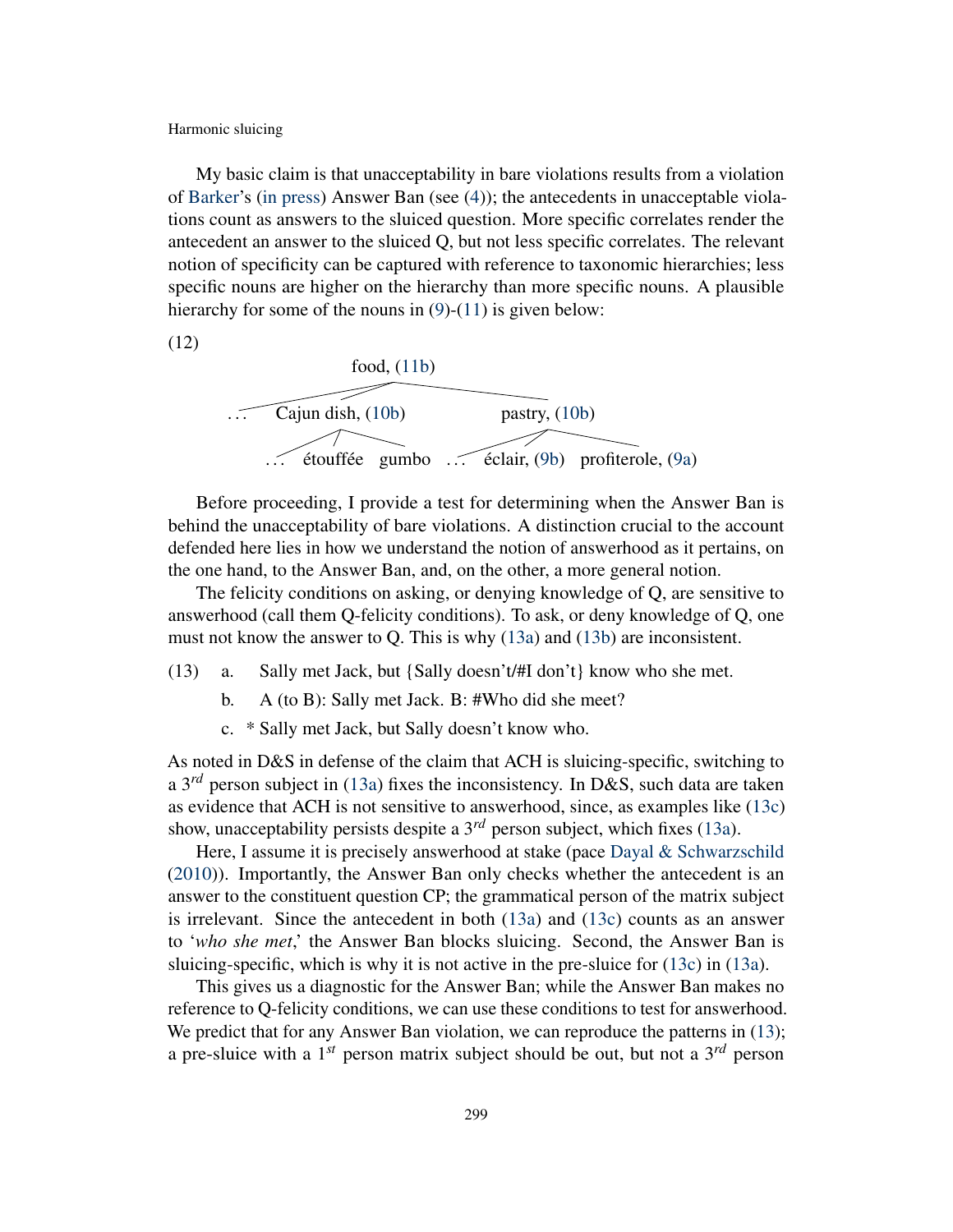subject (as in [\(13a\)](#page-4-0)), and having "speaker B" ask the sluiced CP in response to the antecedent, as in [\(13b\)](#page-4-1), should violate Q-felicity conditions.

This much supports that the Answer Ban is behind the acceptability patterns observed in [\(9-](#page-3-3)[11\)](#page-3-5); the pattern in [\(13\)](#page-4-0) *can* be reproduced, with variations as predicted for irredeemable (see  $(14)$ ), redeemable (see  $(15)$ ), and defiant cases (see  $(16)$ ):

- <span id="page-5-0"></span>(14) a. She had a donut, but {Jack doesn't/#I don't} know what she had.
	- b. A: She had a donut. B: #What did she have?
	- c. \* She had a donut, but Jack doesn't know what.
- <span id="page-5-1"></span>(15) a. i. She had a Cajun dish, but Jack doesn't know (exactly) what she had. ii. . . . but I don't know #(exactly) what she had.

b. A: She had a Cajun dish. B: What #(exactly) did she have?

c. She had a Cajun dish, but Jack doesn't know what \*(exactly).

- <span id="page-5-2"></span>(16) a. She had some food, but {Jack doesn't/I don't} know what (exactly).
	- b. A: She had some food. B: What did she have?
	- c. She had some food, but Jack doesn't know what.

In short, antecedents in irredeemable cases always count as answers to the sluiced question, only count as such in redeemable cases in the absence of '*exactly*' modification of the remnant, and never count as such in ACH defiant cases.

In the following, I focus on how different NP choices in  $(9-11)$  $(9-11)$  interact with answerhood, the role of '*exactly*' in redeeming redeemable cases, and why acceptable bare violations with animates are more freely available than with inanimates. This will be shown to follow from a difference in the semantics of '*what*' and '*who*.'

## 3 A semantics for questions, answers, and bare remnants

I adopt a [Hamblin](#page-18-5) [1973/](#page-18-5)[Karttunen](#page-19-2) [1977](#page-19-2) semantics for questions: Qs denote the set of possible answers to Q, and Wh-phrases are existential quantifiers. For the question '*who left*' in a model with just Jack and Bill, we get a set like that in [\(17\)](#page-5-3).

<span id="page-5-3"></span>(17) 
$$
\begin{array}{ll}\n\text{[who left]} = \lambda p \exists x [\text{human}(x) \land p = \text{left}(x)] \\
= \{ \text{left(Jack)}, \text{left(Bill)}, \text{left(Bill} + \text{Jack}) \}\n\end{array}
$$

Additionally, I follow [Heim](#page-18-6) [\(1987\)](#page-18-6) in assuming that '*what*' quantifies over kind level entities. Some evidence for this comes from '*there*'-existential constructions; kinddenoting NPs behave as **weak** in post-copular position in existential constructions (adopting [Milsark'](#page-19-3)s [\(1977\)](#page-19-3) terminology) (see [\(18a\)](#page-6-0)). As [Heim](#page-18-6) [\(1987\)](#page-18-6) notes, a '*what*'-trace also behaves as weak in the same position: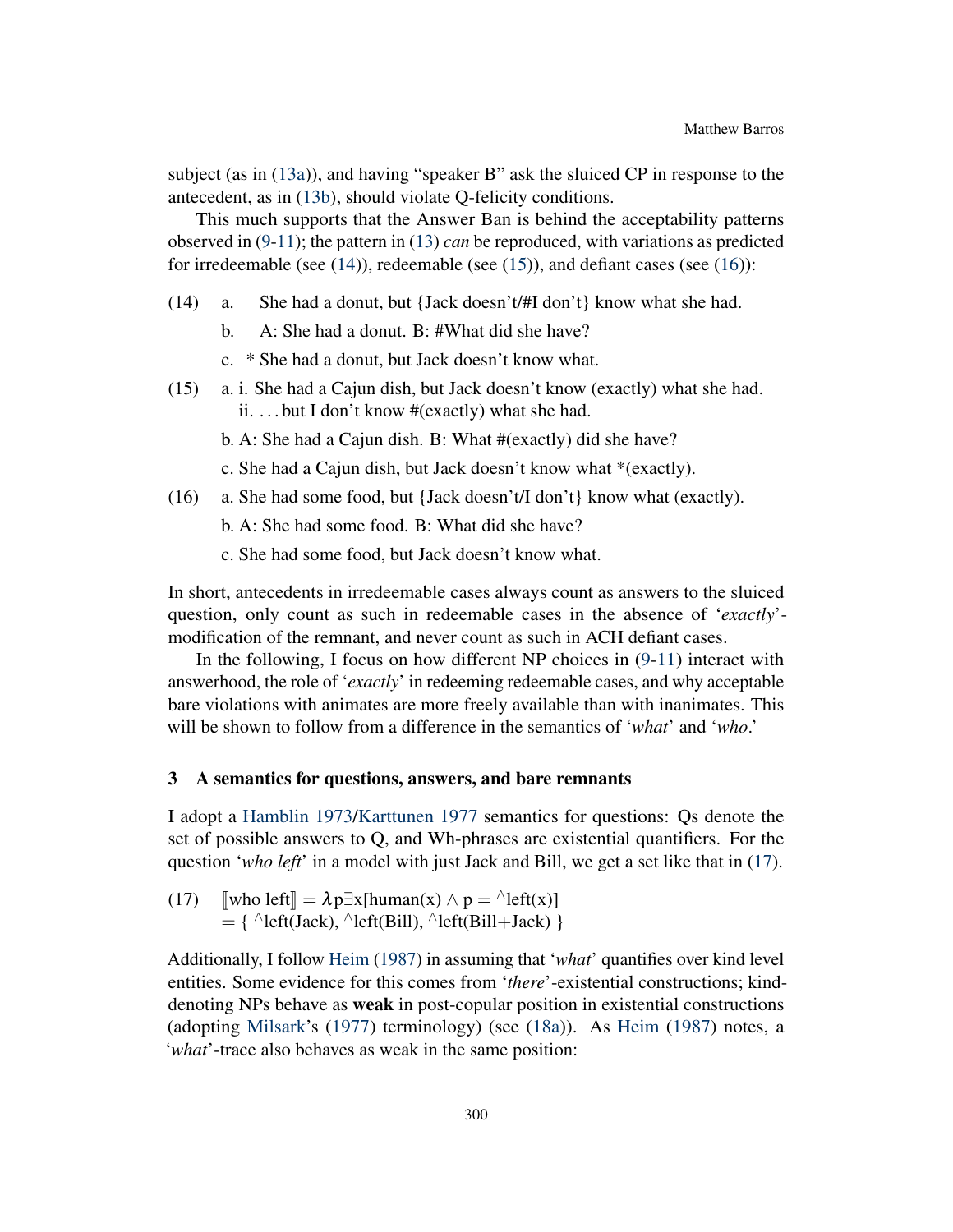- <span id="page-6-0"></span>(18) a. There is every \*(kind of) linguist in Austin.
	- b. What is there in Austin?
	- c. \* Who is there in Austin?

Dayal (in prep) also notes that '*what Nanimate*' prefers a '*kind of*' reading:

(19) a. {what/#which} man would do such a thing? ('what kind of man ...')

b. {which/#what} student is she talking to?

Additionally, bare '*what*' needs a choice between kinds (see [\(20\)](#page-6-1)) where a choice between object-level entities is all that is required for '*which*.' I indicate '*what*"s sortal restriction to kinds with a superscript *k* on the variable in [\(21\)](#page-6-2).

- <span id="page-6-1"></span>(20) Context: There are three identical mugs before you, each with coffee in them. {which/#what} was yours again?
- <span id="page-6-2"></span>(21)  $[\text{what}] = \lambda Q \exists x^k [\text{Non-human}(x^k) \wedge Q(x^k)]$

For kind-level arguments with object-level predicates, I adopt derived kind predication (DKP), in [Chierchia](#page-18-7) [1998:](#page-18-7)

(22) **DKP:** If P applies to objects, and  $x^k$  denotes a kind:  $P(x^k) = \exists y^o[\cup x^k(y^o) \wedge P(y^o)]$ 

A question like '*what broke?*,' then, gets the meaning in [\(23\)](#page-6-3):

<span id="page-6-3"></span>(23)  $\left[\text{what broke?}\right] = \lambda p \exists x^k [\text{non-human}(x^k) \land p = \land \exists y^o[\forall x^k(y^o) \land \text{broken}(y^o)]$ {<sup> $\wedge$ </sup> ∃y<sup>o</sup>[<sup>∪</sup>vase<sup>k</sup>(y<sup>o</sup>)  $\wedge$  broke(y<sup>o</sup>)],  $\wedge \exists y$ <sup>o</sup>[<sup>∪</sup>wineglass<sup>k</sup>(y<sup>o</sup>)  $\wedge$  broke(y<sup>o</sup>)], ... } or  $\{^{\wedge}$  a vase broke,  $^{\wedge}$  a wineglass broke, ... }

For answers, I adopt [Dayal'](#page-18-8)s [\(1996\)](#page-18-8) answerhood operator, *Ans*, which selects the true proposition that entails all other true propositions in the question meaning:

$$
(24)\quad \ \mathbf{Ans}(\mathbf{Q})=\iota p[Q(p)\wedge {}^{\vee}p\wedge \forall p \textrm{'}\in Q\;[[{}^{\vee}p\textrm{'}\wedge Q(p\textrm{'})]\rightarrow p\subseteq p\textrm{'}]]
$$

With this machinery, the Answer Ban is violated whenever the antecedent entails Ans(Q). I proceed to show how these assumptions work with inanimates.

## 4 The three different kinds of inanimate correlate

## <span id="page-6-4"></span>4.1 The Basic/Super-Basic level distinction

I focus first on irredeemable cases. Recalling the structure in [\(12\)](#page-4-3), each 'level of specificity' in  $(12)$  maps to a different pattern of acceptability: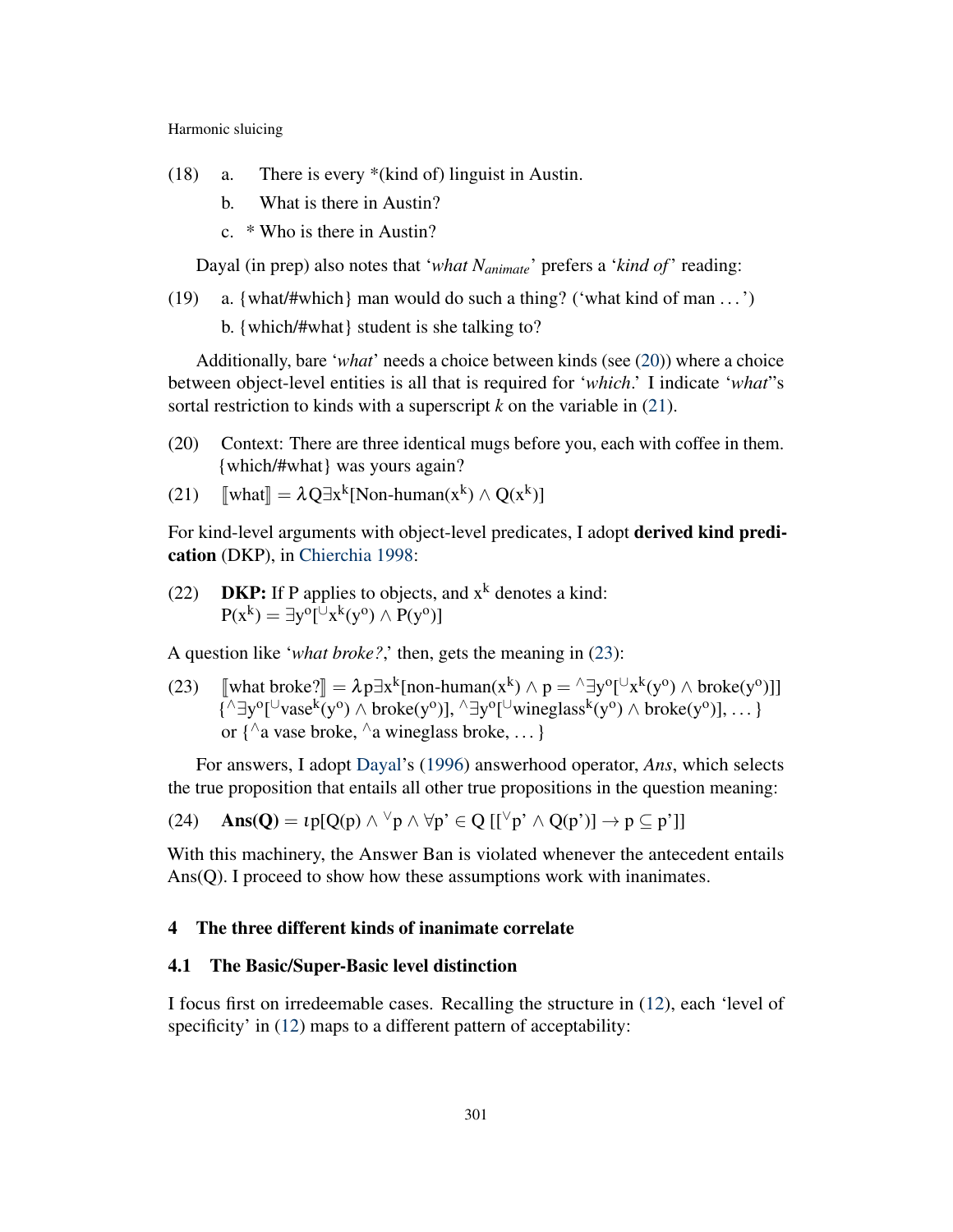| ivvu         |                                                           |              |             |  |  |  |  |
|--------------|-----------------------------------------------------------|--------------|-------------|--|--|--|--|
|              | (ACH defiant)                                             |              |             |  |  |  |  |
|              |                                                           |              |             |  |  |  |  |
| Cajun dish   |                                                           | pastry       |             |  |  |  |  |
| (Redeemable) |                                                           | (Redeemable) |             |  |  |  |  |
|              |                                                           |              |             |  |  |  |  |
| étoufée      | gumbo                                                     | éclair       | profiterole |  |  |  |  |
|              | (Irredeemable) (Irredeemable) Irredeemable (Irredeemable) |              |             |  |  |  |  |

food

The irredeemable level corresponds to what have been called **basic level** (BL) nouns in the literature [\(Brown](#page-18-9) [1958,](#page-18-9) [Cruse](#page-18-10) [1977,](#page-18-10) [Rosch, Mervis, Gray, Johnson &](#page-19-4) [Boyes-Braem](#page-19-4) [1976,](#page-19-4) [Rosch](#page-19-5) [1978,](#page-19-5) [Heller & Wolter](#page-18-11) [2008\)](#page-18-11).

An NP corresponding to any level of specificity may appropriately apply to a given object, but the choice of level of specificity is not random; a noun corresponding to the BL is privileged. For instance, to take an example from [Cruse](#page-18-10) [1977,](#page-18-10) if you own a cat, aside from the cat's name, the NP  $_{\text{NP}}$  *cat* ] is most suitable in [\(26\)](#page-7-0):<sup>[4](#page-0-1)</sup>

<span id="page-7-0"></span>(26) I'm taking the {cat/#mammal/#American longhair} to the vet.

BL nouns like '*cat*' constitute, in some intuitive sense, a 'neutral' level of specificity (adopting [Cruse'](#page-18-10)s [\(1977\)](#page-18-10) terminology). BL nouns are more frequently used to refer to objects than non-BL nouns, and BL nouns have been claimed to be appropriate for classifying objects in a relevant way in "most contexts."

I do not concern myself here with *why* the BL is privileged; following [Cruse](#page-18-10) [\(1977\)](#page-18-10), the factors that determine whether a noun corresponds to a basic or non-basic level of specificity are arguably non-linguistic. Nonetheless, a noun's BL status has linguistic consequences. One example of this comes from work on Wh-ever free relatives (see [Dayal](#page-18-12) [1997,](#page-18-12) [Heller & Wolter](#page-18-11) [2008\)](#page-18-11); it is only felicitous to use a Wh-ever free relative if you cannot identify its referent at the basic level.

The underlined clauses in [\(53\)](#page-16-0) have an argument corresponding to various levels of specificity; if the correlate nouns in the irredeemable cases are BL Ns, we expect to see the pattern in [\(53\)](#page-16-0). Correlate nouns in irredeemable cases will block Wh-ever free relatives, whereas non-BL nouns introduce sufficient indeterminacy.

- (27) a. Jack prepared some food. Whatever it was, he really enjoyed it.
	- b. Jack ordered a Cajun dish. Whatever it was, he really enjoyed it.
	- c. \* Jack ordered a profiterole. Whatever it was, he really enjoyed it.

<sup>4</sup> Worth noting is that any of the descriptions in [\(26\)](#page-7-0) would satisfy the conditions on licensing the definite article (i.e. would serve to uniquely identify a familiar referent in the context of utterance), so that infelicity of non-BL nouns in [\(26\)](#page-7-0) cannot follow from the failure to license the definite.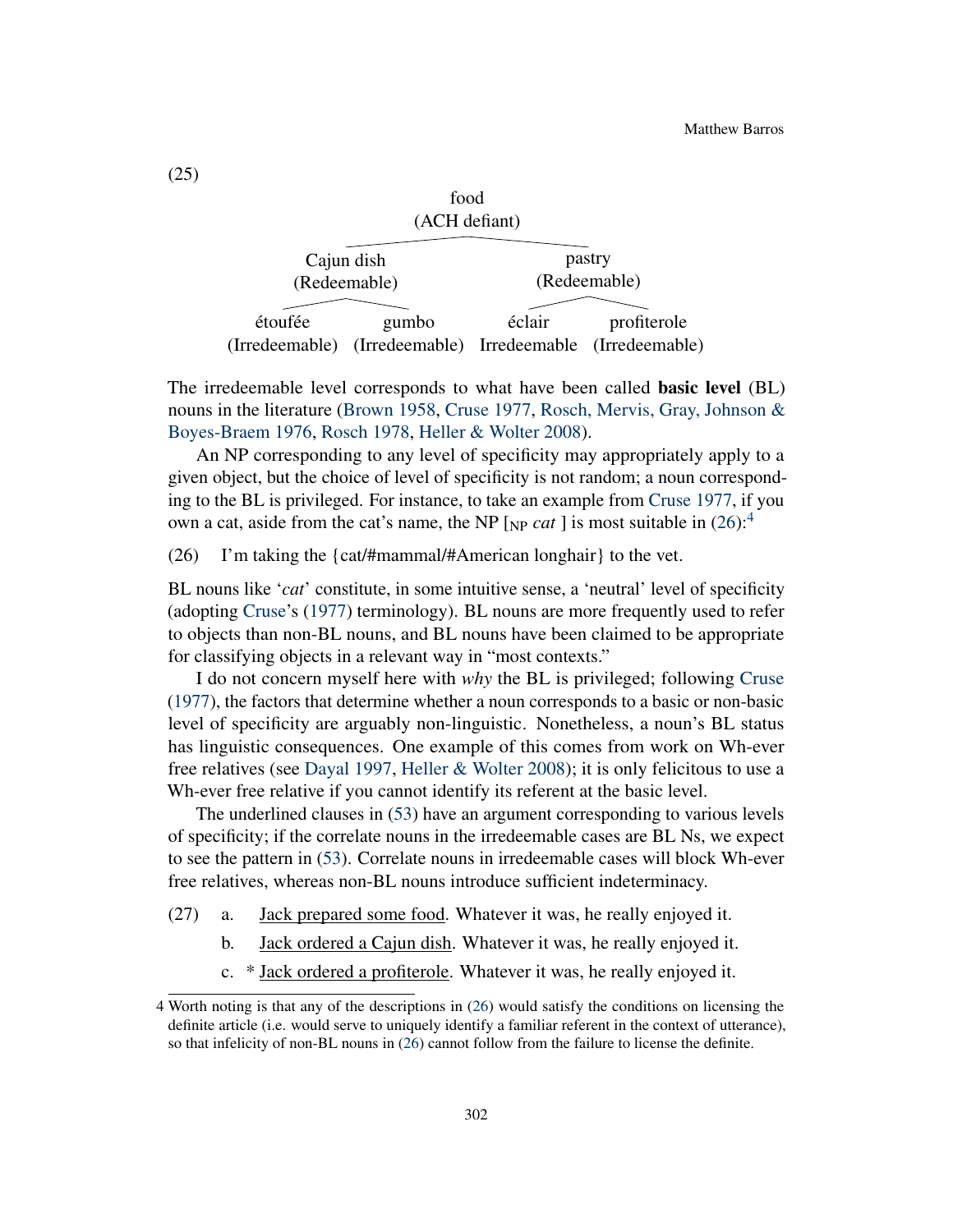Another difference between BL correlates and less specific correlates (super basic level or SBL), is that SBL correlates allow for a subkinds reading. This can be detected in [\(28-](#page-8-0)[29\)](#page-8-1); access to the sub-kinds reading for SBL '*Cajun dish*' allows those sub-kinds to be counted. BL nouns (e.g. '*donut*') do not seem to have a sub-kinds reading, as only the object-level instantiations of donuts may be counted: $5$ 

- <span id="page-8-0"></span>(28) Context: *There are 9 bowls on the table, three of them have jambalaya in them, three, gumbo, and three, boudin*.
	- a. Count the number of Cajun dishes on the table.
		- i. Three. (Three kinds of Cajun dishes)
		- ii.Nine. (Nine object-level Cajun dishes)
- <span id="page-8-1"></span>(29) Context: *There are 9 donuts on the table, three of them are glazed, three of them are chocolate, and three of them are jelly-filled*.
	- a. Count the number of donuts on the table.
		- i. \* Three. (Three kinds of donuts)
		- ii. Nine. (Nine object-level donuts)

Another way of teasing out the sub-kinds reading in SBL nouns is as in [\(30\)](#page-8-2). SBL nouns are ambiguous between a kinds reading, a sub-kinds reading, and an object level reading (e.g. '*Jack dropped a pastry on the floor*'). The object level reading is implausible for a direct object of a verb like '*prepare*,' or '*bake*,' in the context in [\(30\)](#page-8-2). Thus, [\(30\)](#page-8-2) is only ambiguous between [\(30a\)](#page-8-3) and [\(30b\)](#page-8-4):

- <span id="page-8-4"></span><span id="page-8-3"></span><span id="page-8-2"></span>(30) Jack knows how to prepare a Cajun dish.
	- a. Jack knows, in general, how to prepare Cajun dishes. (Kind reading)
	- b. He knows how to prepare, for instance, jambalaya. (Sub-kinds)
	- c. # He knows how to prepare the jambalaya Bill ate on Tuesday. (Object)

We can force a specific, sub-kinds reading in [\(30\)](#page-8-2) by modifying '*Cajun dish*' with '*certain*' ('*a certain Cajun dish*'). This makes [\(30\)](#page-8-2) unambiguous, only having the reading in [\(30b\)](#page-8-4). However, disambiguation by '*certain*' is not possible with a BL noun, which follows if the BL noun lacks the sub-kinds reading; [\(31\)](#page-8-5) only has the reading in [\(31a\)](#page-9-0), and modification by '*certain*' only gives the implausible reading where Jack knows how to bake some actual individual donut.

<span id="page-8-5"></span>(31) Jack knows how to bake a (#certain) donut.

<sup>5</sup> It is arguably access to the (non-singleton) sub-kinds reading for the SBL nouns in [\(53\)](#page-16-0) which introduces the indeterminacy required to license Wh-ever, assuming those sub-kinds include kinds at a basic level of specificity.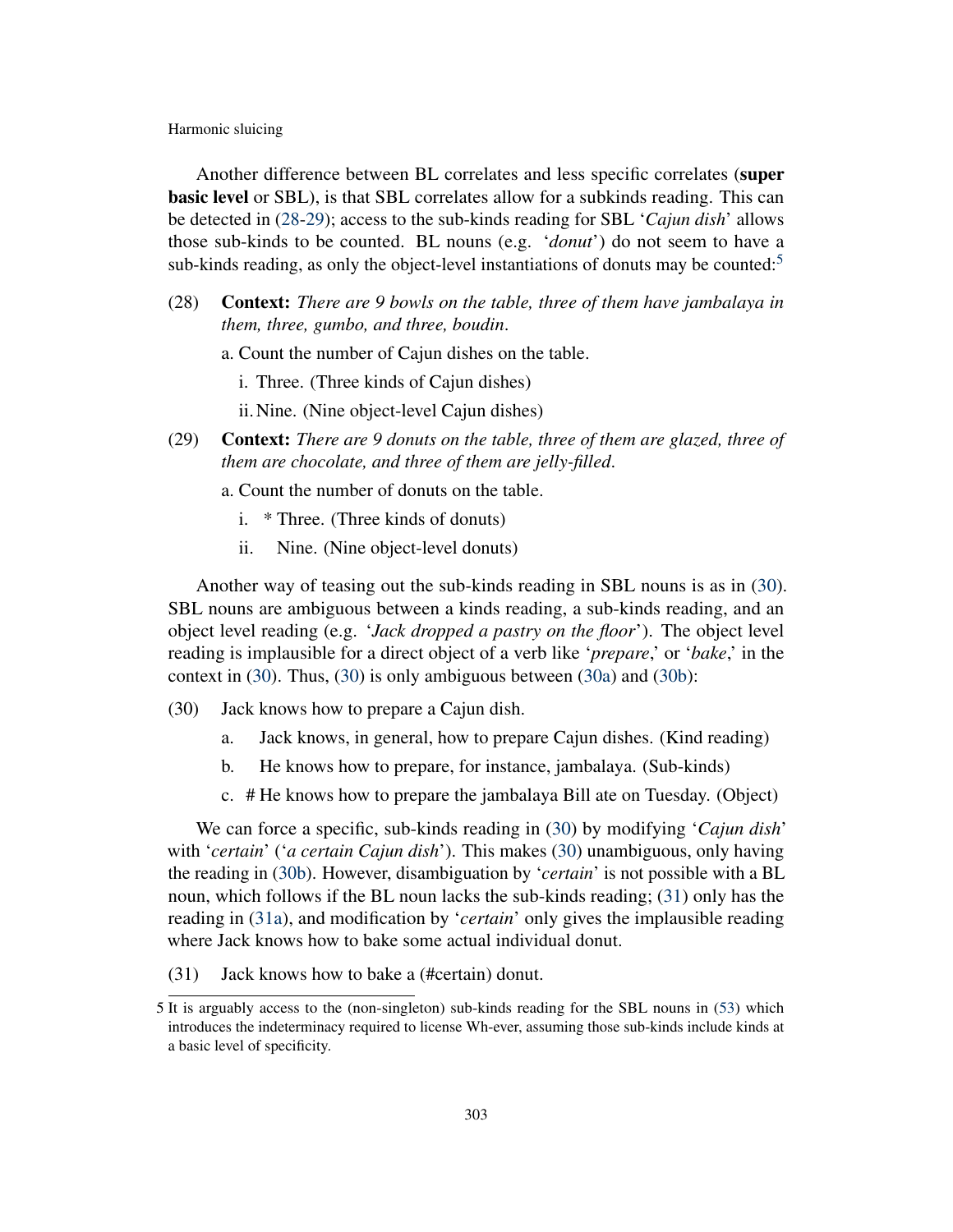- <span id="page-9-0"></span>a. Jack knows, in general, how to bake donuts. (Kind reading)
- b. He knows how to bake a glazed donut. (Sub-kinds unavailable)
- c. # He knows how to bake the donut on the table. (Object)

#### 4.2 Sluicing with BL/SBL correlates

This difference in the accessibility of a sub-kinds reading between SBL and BL nouns plays a central role in capturing the distinctions in [\(9](#page-3-3)[-11\)](#page-3-5). Following [Krifka, Pelletier,](#page-19-6) [Carlson, ter Meulen, Link & Chierchia](#page-19-6) [1995,](#page-19-6) and [Dayal](#page-18-13) [2004,](#page-18-13) Ns are ambiguous between denoting properties of kinds or object level entities. As mentioned in [§4.1,](#page-6-4) SBL nouns are three ways ambiguous, and BL Ns only two ways.

SBL nouns have a property of kinds denotation (the singleton set with the kind as member), a property of sub-kinds denotation (the non-singleton set of the subkinds), and a property of objects denotation (the set of instantiations of the kind, differentiated here with numerical subscripts). BL nouns like '*donut*,' on the other hand, have only the kind and object level denotations.

- (32) a.  $[\text{Cajun dish}^{\text{kind}}] = \{\text{Cajun dish}^{\text{k}}\}$ 
	- b.  $[\text{Cajun dish}^{\text{sub-kinds}}] = {\text{jambalaya}^k, \text{boudin}^k, \text{ étoutée}^k, \dots}$
	- c.  $[\text{Cajun dish}^{\text{objects}}] = \{\text{Cajun dish}_1^{\text{o}}, \text{Cajun dish}_2^{\text{o}}, \dots\}$
- (33) a.  $\llbracket \text{donut}^{\text{kind}} \rrbracket = {\text{donut}}^{\text{k}}$

b.  $\llbracket \text{donut}^{\text{objects}} \rrbracket = \{ \text{donut}_1^0, \text{donut}_2^0, \dots \}$ 

This difference is insufficient to capture the facts in [\(9](#page-3-3)[-11\)](#page-3-5); we must also appeal to domain restriction in questions (specifically, sluiced Qs). As [Chung, Ladusaw &](#page-18-14) [McCloskey](#page-18-14) [\(1995\)](#page-18-14) note, remnants in sluices inherit the restriction of the correlate (a phenomenon dubbed Inheritance of Content). In [\(34\)](#page-9-1), for instance, the sluiced Q only has a reading where Fred doesn't know which sort of Cajun dish Jack ordered. The pre-sluice in [\(35\)](#page-9-2), however, is ambiguous between the indicated readings.

<span id="page-9-3"></span><span id="page-9-1"></span>(34) Jack ordered a Cajun dish, but Fred doesn't know what exactly.

a. = Fred doesn't know what (Cajun dish) Jack ordered.

 $b. \neq$  Fred doesn't know what (food) Jack ordered.

<span id="page-9-4"></span><span id="page-9-2"></span>(35) Jack ordered a Cajun dish, but Fred doesn't know exactly what he ordered. (No obligatory Inheritance of Content, either [\(34a\)](#page-9-3) or [\(34b\)](#page-9-4) are possible)

Following [Romero](#page-19-0) [\(1998\)](#page-19-0), I model Inheritance of Content as domain restriction on the remnant. For domain restriction, I adopt a property-type variable R  $_{i,(e,t)}$ , freely available as an NP modifier, which may receive its value from a salient property [\(Bach & Cooper](#page-18-15) [1978,](#page-18-15) [von Fintel](#page-19-7) [1994,](#page-19-7) [Heim & Kratzer](#page-18-16) [1998\)](#page-18-16). In sluicing,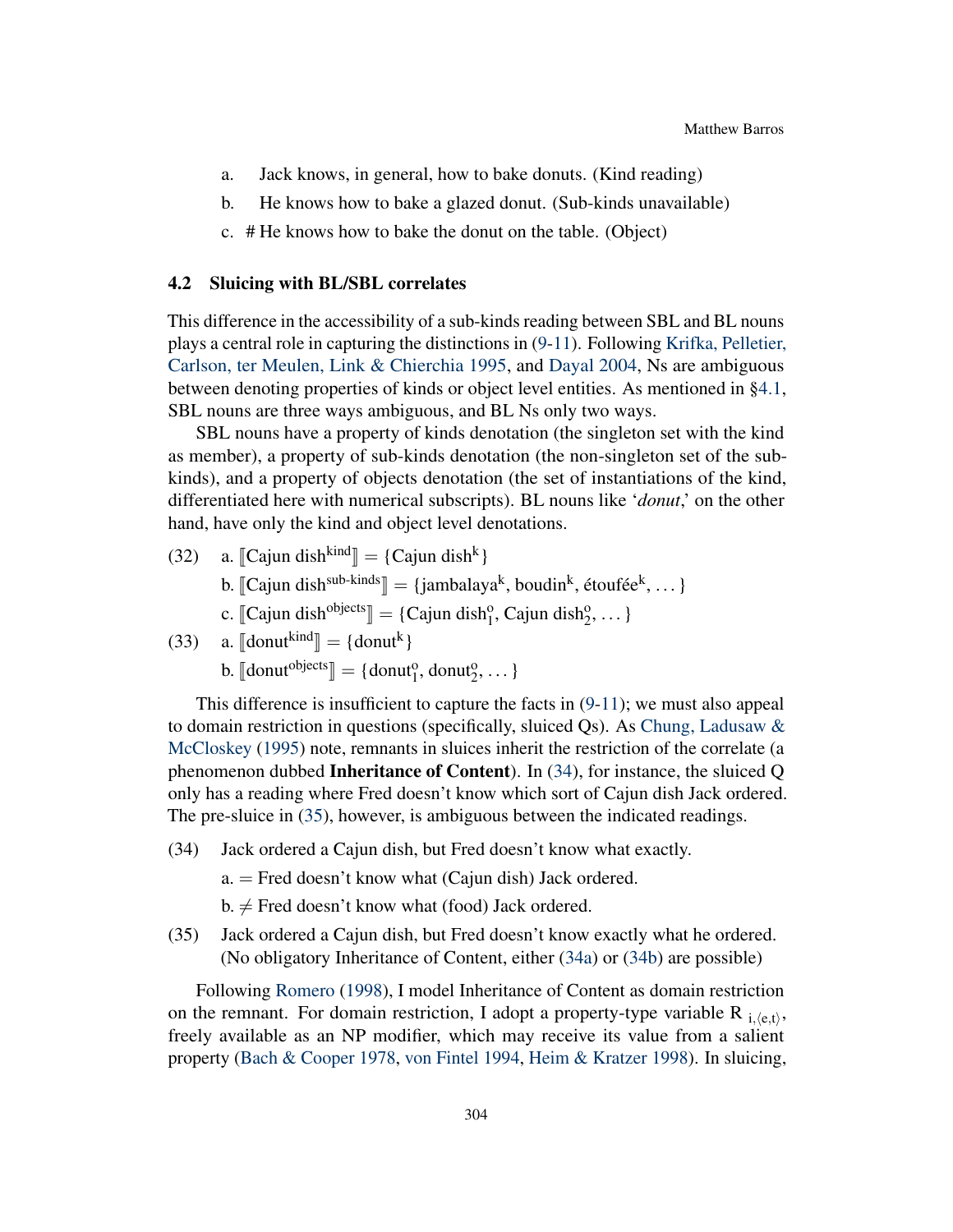the correlate renders its NP's property salient, supplying the value for R in the remnant. Inheritance of Content, with the semantics of correlates and remnants, will get us violations of the Answer Ban when we need them, and not otherwise.

#### 4.2.1 Sluicing with SBL correlates (redeemable violations)

For inanimate bare violations with '*what*' as a remnant, there are two property-ofkinds denotations which may be inherited: the property of kinds and of sub-kinds denotations.<sup>[6](#page-0-1)</sup> The property of kinds violates the Answer Ban:

(36) Jack ordered a Cajun dish, but I don't know what \*(exactly).  $\mathbb{I}$ what Jack ordered $\mathbb{I} =$  $\bar{\lambda}$ p $\exists x^k$ [non-human( $x^k$ )∧Cajun dish<sup>kinds</sup>( $x^k$ )∧p=^ $\exists y^o$ [ $\cup x^k$ ( $y^o$ )∧ordered(Jack,y<sup>o</sup>)]]  $= {\^\wedge \exists y^o [\cup \text{Cajun dish}^k(y^o) \land ordered(Jack, y^o)]\}$ Ans(Q) =  $\triangle$  ∃y<sup>o</sup>[<sup>∪</sup>Cajun dish<sup>k</sup>(y<sup>o</sup>)  $\wedge$  ordered(Jack,y<sup>o</sup>)]

Since the antecedent entails Ans(Q), the Answer Ban is violated. Inheriting the property of sub-kinds *would* work as the antecedent does not entail Ans(Q).

(37)  $\left[\text{what Jack ordered}\right] = \lambda p \exists x^k [\text{non-human}(x^k) \wedge \text{Cajun dish}^{\text{sub-kinds}}(x^k) \wedge p = \text{day}^{\text{o}}[\cup_{x^k} (y^{\text{o}}) \wedge \text{ordered}(\text{Jack}, y^{\text{o}})]\right]$  $= {\^\wedgeexists y^o [\text{``gumbo^k(y^o)} \wedge ordered(Jack, y^o)],$  $\land \exists y^o[\cup jambalaya^k(y^o) \land ordered(Jack,y^o)], \dots \}$ Ans(Q) = ^∃y<sup>o</sup>[<sup>∪</sup>gumbo<sup>k</sup>(y<sup>o</sup>) ∧ ordered(Jack,y<sup>o</sup>)]

However, recall that '*Cajun dish*' corresponds to the redeemable class of ACH violations, and requires '*exactly*'-modification. I assume this is because '*exactly*' modification is needed to access the sub-kinds reading for SBL nouns.

I propose a relevance implicature to capture this; if a more specific level than SBL were relevant in a given discourse, the speaker would choose a more specific noun in the correlate. Antecedents are assertions, and (following [Roberts](#page-19-8) [\(1996\)](#page-19-8) inter alia), assertions can be seen as answers to implicit questions. In a given discourse, different levels of specificity may be more or less relevant:

- <span id="page-10-0"></span>(38) A: What did Jack order?
	- B: A Cajun dish (Fine at a food court, # at a Cajun restaurant)

Sluicing contexts differ from those in [\(38\)](#page-10-0) in having an overt assertion that precedes the sluiced question; in these cases, a '*what*' question would count as answered by the antecedent if the correlate has a BL noun. What I suggest is that the same is true for SBL correlates: the sorts of contexts in which an antecedent with an SBL correlate would be relevantly informative are precisely those in which

<sup>6</sup> The property of objects denotation would clash with '*what*"s sortal restriction to kinds.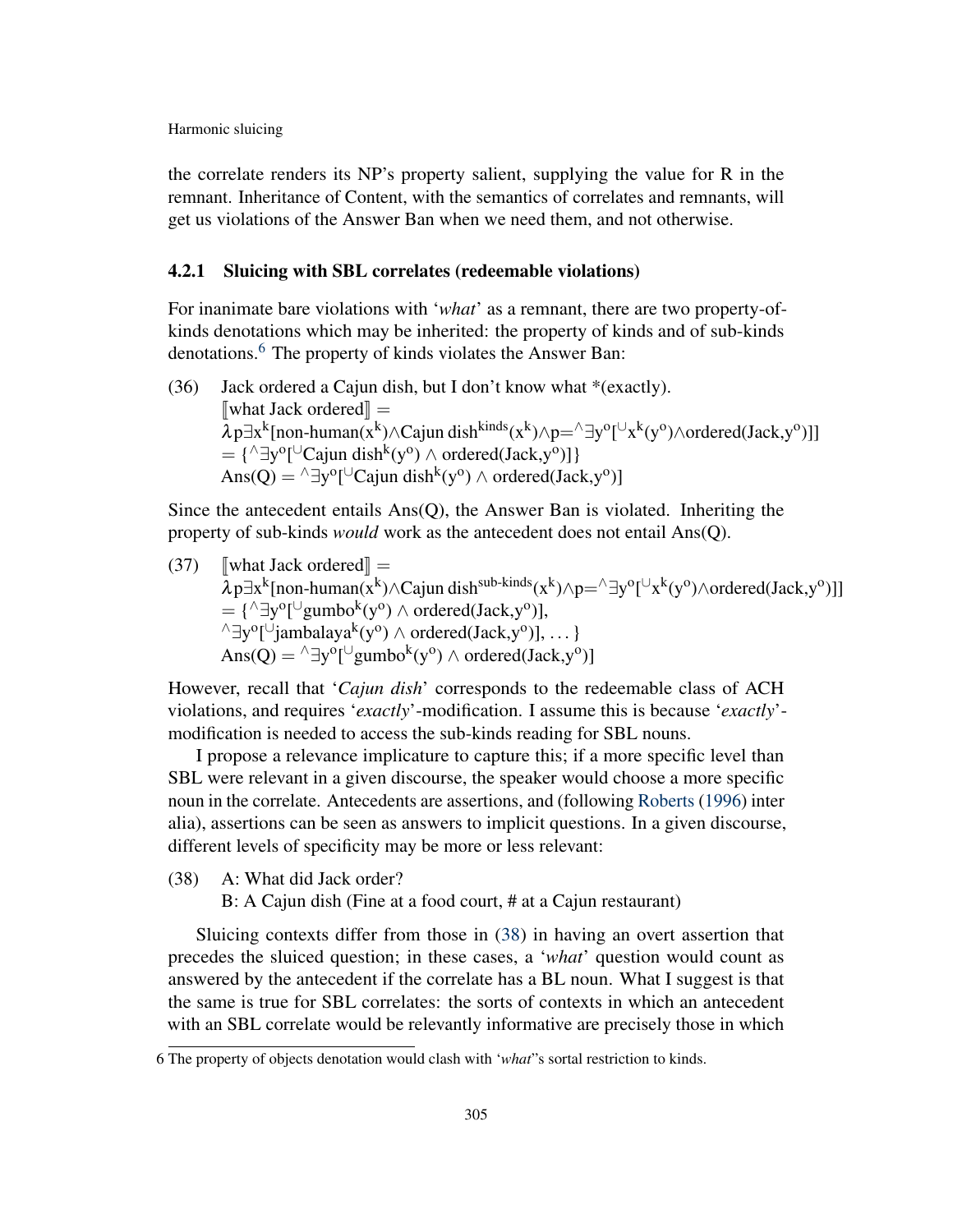a subordinate level of specificity is not relevant. This has the effect of rendering the SBL of specificity salient, favoring the kinds reading over the sub-kinds reading.

<span id="page-11-1"></span>(39) Specificity implicature: Given an assertion, A, in a discourse, D, with an inanimate SBL argument, A relevantly and completely addresses a '*what*' question version of A in D.

The implicature effectively blocks access to the sub-kinds reading with SBL nouns in sluicing contexts, so that, for instance, '*Jack ordered a Cajun dish*' counts as an answer to the question '*what did Jack order?*.' The sluiced question in [\(40\)](#page-11-0), then, counts as answered, in violation of the Answer Ban, blocking sluicing.

<span id="page-11-0"></span>(40) \* Jack ordered a Cajun dish, but Fred doesn't know what Jack ordered.

As for how '*exactly*'-modification of the remnant saves examples like [\(40\)](#page-11-0), it is noted in D&S that '*exactly*'-modified Qs presuppose that a more precise answer is possible than some already-available answer in the discourse. This is an indication that '*exactly*' cancels the implicature in [\(39\)](#page-11-1), signaling that a more specific level is relevant. This gives access to the sub-kinds reading for the correlate, allowing Inheritance of Content to rescue what would otherwise be an Answer Ban violation.

Worth noting, is that there are other ways to render the sub-kinds interpretation salient and relevant in a given discourse. In the discourse in [\(41\)](#page-11-2), the Question under Discussion (QuD), is about sub-kinds of Cajun dish; here, '*exactly*'-modification becomes optional. This contextual manipulation essentially renders redeemable violations defiant, in support of the pragmatic account defended here.

- <span id="page-11-2"></span>(41) A: Jack ordered jambalaya, Sally ordered gumbo, and Bill, étoufée.
	- B: What about Matt?
	- A: Well, Matt got a Cajun dish too, but I can't remember what (exactly).

## 4.2.2 Sluicing with BL correlates (irredeemable violations)

As shown above, the kind reading for an SBL noun gives a violation of the Answer Ban; the same is straightforwardly true for BL nouns. Since BL correlates lack a sub-kinds reading, needed to satisfy the Answer Ban, we predict that BL correlates yield unacceptable bare violations. Furthermore, '*exactly*'-modification will fail since BL nouns lack a sub-kinds reading.

While BL nouns lack a sub-kinds reading in the cases we've examined so far, sub-basic level categories are conceptually available; we can easily imagine various sub-kinds of donut (see [\(42\)](#page-12-0)). This raises the question of how such levels may be accessed in a discourse. Given the data we've examined so far, the pattern seems to be that BL nouns themselves consistently fail to make such a reading salient. We must resort to alternative mechanisms, such as the utterance context.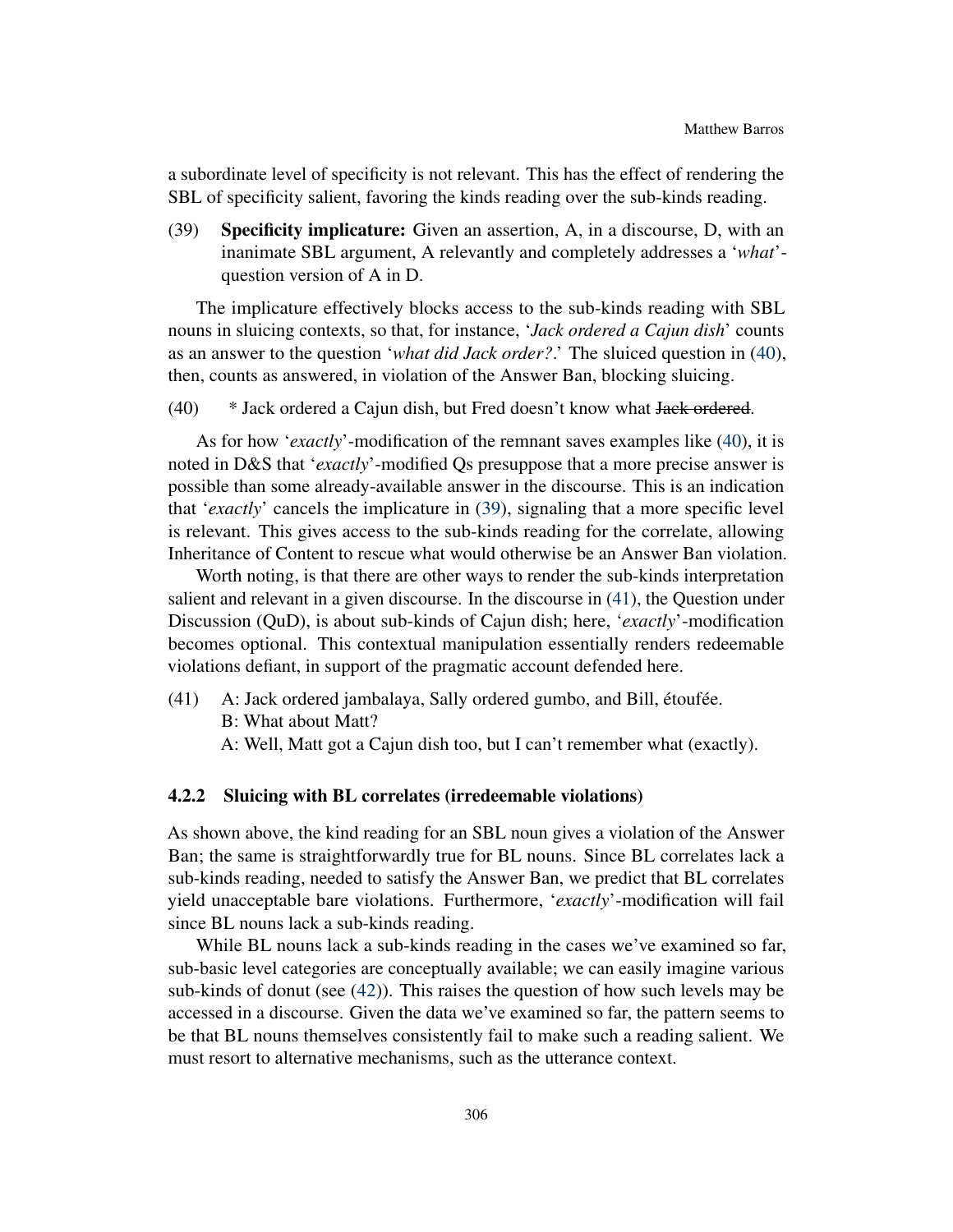<span id="page-12-0"></span>(42)

donut (BL) glazed chocolate with sprinkles . . .

The lack of access to sub-basic levels with BL nouns is something I will not address to any satisfying notion of depth here, though I do point out that the question's presupposition is perhaps too strong. There are ways to manipulate examples that render sub-basic levels salient, though, there is reason to believe that such access does not come from the BL noun itself, but from other sources.

Recall that the analysis proposed here is concerned with providing an account for examples like those in [\(9-](#page-3-3)[11\)](#page-3-5). Such examples have a specific character: we have an antecedent followed by a sluiced '*what*'-question; and the correlate in each case is a simple indefinite description. Sticking to these sorts of cases has been useful, in that they serve as a control which allows us to isolate the correlate's NP as the culprit behind what renders a given bare violation redeemable or irredeemable.

Once we consider different sorts of examples, the picture becomes muddied, as the redeemable/irredeemable distinction is blurred; under certain conditions, we can break the correlation between level of specificity and redeemability. Nonetheless, a case can be made that the account for the pattern in [\(9](#page-3-3)[-11\)](#page-3-5) proposed here extends to these other cases (the Answer Ban is behind the acceptability patterns we find).

There are other ways besides '*exactly*'-modification of the remnant to access the sub-kinds reading for a given correlate. For instance, a sub-kinds reading can be explicitly *constructed*, with the '*kind of N*' construction, which forces a sub-kinds reading (see [Wilkinson](#page-19-9) [1995,](#page-19-9) [Zamparelli](#page-19-10) [1998](#page-19-10) and references).

- (43) a. Context: 3 bowls of gumbo, 3 of jambalaya, 3 of étouffée. Count the kinds of Cajun dish on the table. Possible answers: 3, \*9. (only subkind)
	- b. Context: 3 chocolate donuts, 3 glazed, 3 with sprinkles. Count the kinds of donut on the table. Possible answers: 3, \*9 (only sub-kind)

As expected, sluicing is also possible with '*kind of N*' correlates (or remnants). Example [\(44\)](#page-12-1) shows that when the correlate explicitly has a sub-kinds reading, a bare ACH violations becomes acceptable, even with a BL head noun (example [\(44a\)](#page-12-1) is arguably not an ACH violation, since '*what*' has an NP complement, '*kind*').

<span id="page-12-1"></span>(44) a. Jack ordered a donut, but Fred doesn't know what kind (of donut).<sup>[7](#page-0-1)</sup>

<sup>7</sup> I do not have an account for the process by which '*of donut*' may be missing in examples like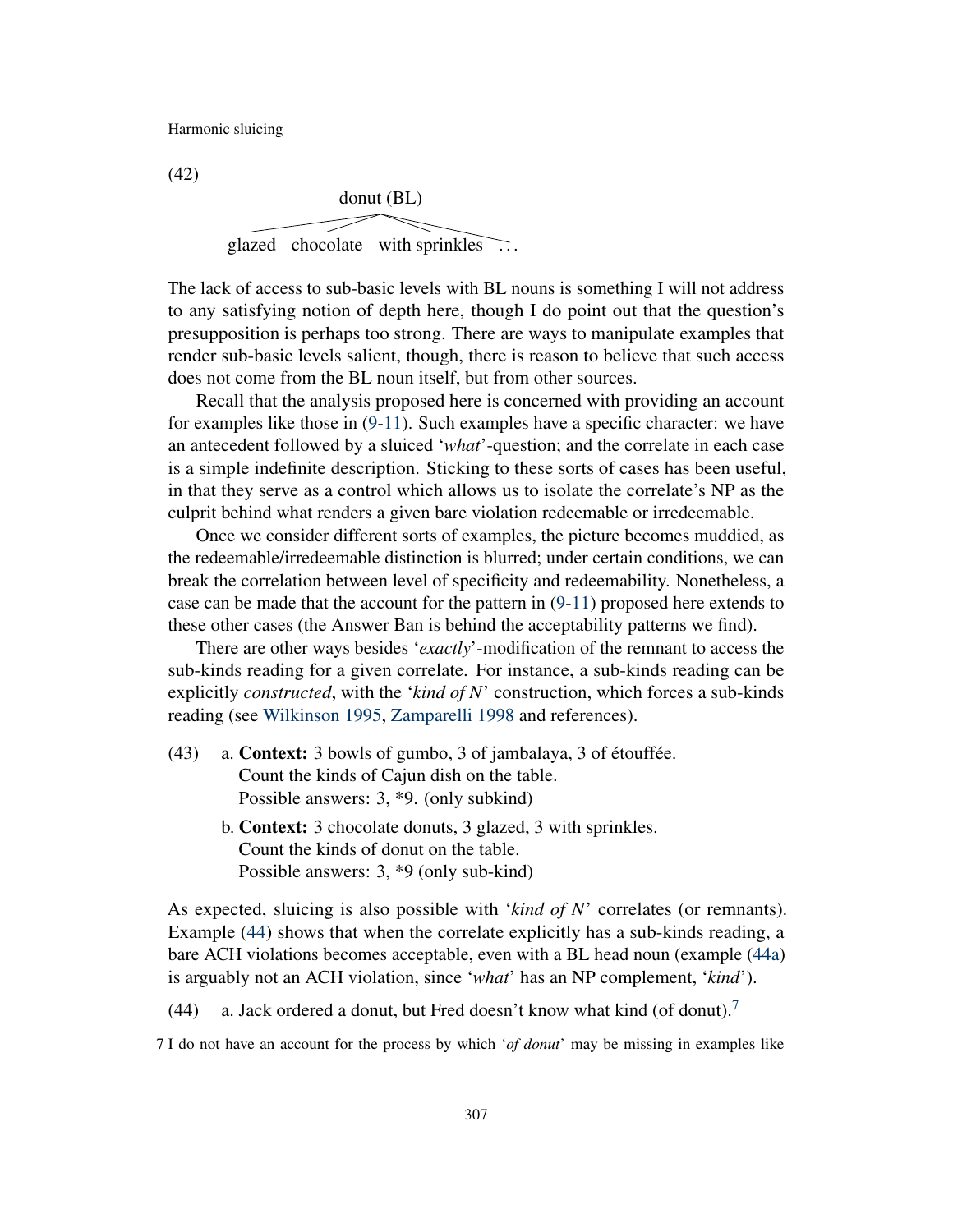b. Sally ordered one of the kinds of donuts in the display case, but Fred couldn't remember what (exactly).

Aside from the '*kind of N*' construction, there are other ways to render sub-basic level kinds salient. Context is important. By far, the majority of sluices in the literature involve simple examples with no context. Once context is provided, the empirical picture changes. Consider [\(45\)](#page-13-0), below. In [\(45\)](#page-13-0), a set of sub-kinds of a basic level category is made salient, unlocking access to a sub-kinds reading for speaker A's question (the remnant here is paraphrasable as '*what kind of donut?*').[8](#page-0-1)

- <span id="page-13-0"></span>(45) A: Jack got a glazed donut, Bill, a plain donut, and Sally, a jelly-filled donut. B: What about Frank?
	- A: He got a donut too, but I didn't see what (exactly).

To summarize, a simple indefinite description with a BL noun, as in the correlates in [\(9\)](#page-3-3), is insufficient to render a property of sub-kinds salient, though there are other mechanisms which can achieve this. Worth emphasizing is that '*exactly*' modification by itself is not such a mechanism; it works with SBL correlates because SBL nouns are inherently ambiguous, having a property of sub-kinds as a possible reading. While the implicature in [\(39\)](#page-11-1) renders the kinds reading more salient for SBL nouns, '*exactly*' can explicitly cancel [\(39\)](#page-11-1), granting access to the sub-kinds reading. Since BL nouns lack a sub-kinds reading, '*exactly*' won't help.

#### 4.3 Hyper level NPs

ACH defiant correlates containing nouns like '*food*,' '*appetizer*,' '*drink*,' are just like redeemable correlates in having a sub-kinds reading:

(46) Jack detests several foods. (cf. '{several Cajun dishes/#several donuts}')

Given that '*exactly*'-modification of the remnant is not required to render an ACH violation acceptable in these cases, I assume that such nouns do not come with the

(ii) Every morning, on the way to work, Jack stops at the donut shop on the corner and always orders the same donut.

[<sup>\(44</sup>a\)](#page-12-1); there is no such thing as PP ellipsis in English, though perhaps '*of*' in [\(44a\)](#page-12-1) is inserted post-syntactically, maybe for Case reasons. NP ellipsis may obviate the need for the Case licensing preposition. Alternatively, a more general process like "predicate ellipsis" may be at work.

<sup>8</sup> Sub-kinds readings may also be made salient outside of sluicing contexts. Consider, for instance, (ii); here '*the same donut*' is most naturally paraphrased as '*the same kind of donut*' (thanks to Cleo Condoravdi (p.c.) for this sort of example):

Characterizing all the ways a sub-kinds reading may be accessed with BL nouns is beyond the scope of this paper, though the reader should keep in mind that in the simple cases, it is not accessible.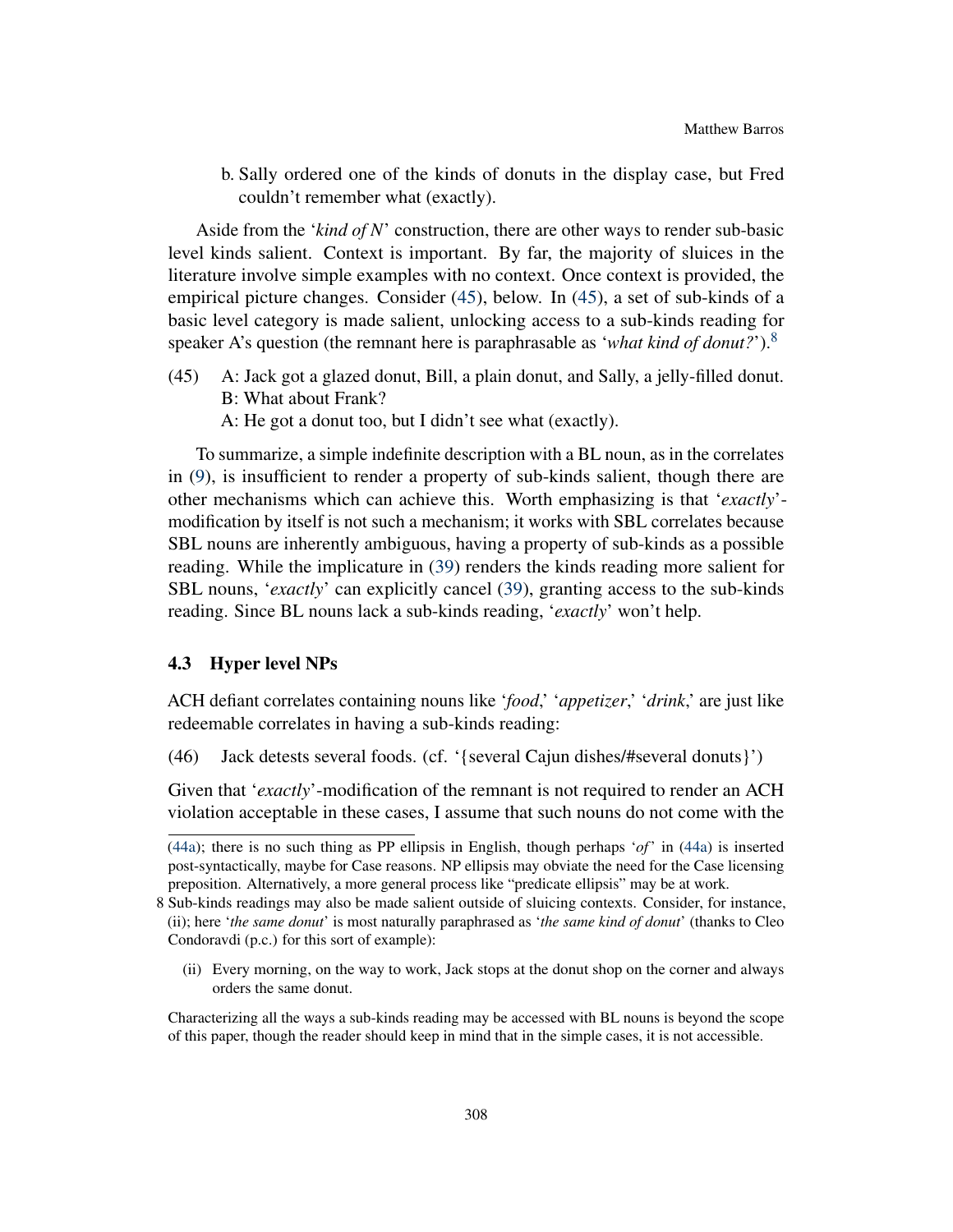specificity implicature of SBL correlates. Thus, '*exactly*'-modification would be unnecessary, as the sub-kinds reading is not suppressed.

Inheritance of Content, then, may target the sub-kinds reading, avoiding a violation of the Answer Ban (the antecedent does not entail Ans(Q)):

(47) Jack had some food for lunch, but I don't know what.  $\lambda p \exists x^k$ [non-human(x<sup>k</sup>)∧food<sup>sub-kinds</sup>(x<sup>k</sup>)∧p=^∃y<sup>o</sup>[<sup>∪</sup>x<sup>k</sup>(y<sup>o</sup>)∧had(Jack,y<sup>o</sup>)]]  $=$ { $\wedge \exists y^{\circ}$ [ $\cup$ Chinese food<sup>k</sup>(y<sup>o</sup>)  $\wedge$  had(Jack,y<sup>o</sup>)],  $^{\wedge}$ ∃y<sup>o</sup>[<sup>∪</sup>Italian<sup>k</sup>(y<sup>o</sup>) ∧ had(Jack,y<sup>o</sup>)], ... }

## 5 Animate correlates

Bare violations with '*who*,' with animate indefinite descriptions as correlates are ACH defiant, as noted in D&S. The level of specificity of the correlate is irrelevant:

(48) Sally met with a {scientist/geologist/seismologist}, but I don't know who.

|          | scientist |                                                    |  |
|----------|-----------|----------------------------------------------------|--|
|          |           |                                                    |  |
| linguist |           | geologist                                          |  |
|          |           |                                                    |  |
|          |           | phonologist semanticist seismologist volcanologist |  |

This pattern follows if the domain of quantification for '*who*,' unlike '*what*,' is not sortally restricted to kinds, but object level entities instead. Since NPs are ambiguous between denoting a property of objects or kinds, the property of objects would always be available for inheritance. Inheriting the property of objects as the restriction allows the antecedent/sluice pair to respect the Answer Ban (the antecedent in [\(49\)](#page-14-0) would not entail Ans(Q), since no specific lawyer is entailed):

<span id="page-14-0"></span>(49) Jack met with a lawyer, but I don't know who.  $\lambda p \exists x^{\circ}$ [human(x<sup>o</sup>)  $\wedge$  lawyer<sup>objects</sup>(x<sup>o</sup>)  $\wedge$  p =  $\wedge$ met-with(Jack,x<sup>o</sup>)]  $=$ { $\wedge$ met-with(Jack, lawyer Bill),  $\land$  met-with(Jack, lawyer Sally), ... }

However, the empirical picture is not so clean, once again, if we deviate from indefinite descriptions as correlates. As noted in D&S, examples like [\(50\)](#page-14-1) require '*exactly*'-modification of the remnant:

<span id="page-14-1"></span>(50) Linguists go to those conferences, but I don't know who \*(exactly).

I lack an account for why '*exactly*'-modification is needed in these cases, but highlight some empirical observations that could be useful in formulating such an account. The fact that the antecedent in [\(50\)](#page-14-1) is a generic sentence with a bare plural (kind denoting) correlate seems important, as either switching to an episodic (as in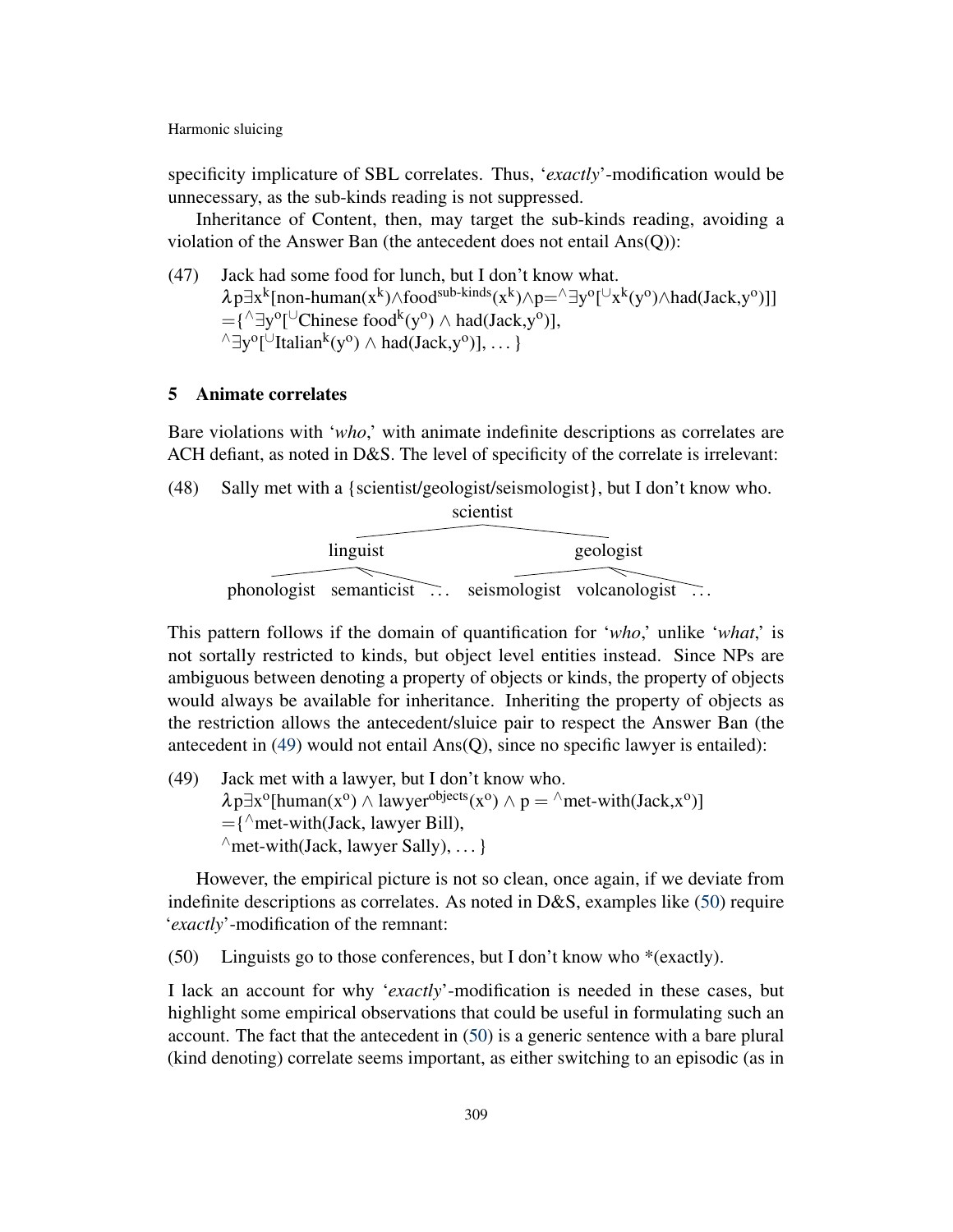$(51a)$ , or replacing the bare plural with a non-bare plural (as in  $(51b)$ ) renders the example ACH defiant. The relationship between episodicity, bare plural correlates, and the Answer Ban is left for future work.

<span id="page-15-1"></span><span id="page-15-0"></span>(51) a. Linguists were at the conference last week, but I don't know who.

b. Some linguists go to those conferences, but I don't know who.

## 6 The Answer Ban and Inheritance of Content

I now shift the focus from ACH to the Answer Ban. I show how the Answer Ban fills a gap in [Romero'](#page-19-0)s [\(1998\)](#page-19-0) account of Inheritance of Content. [Romero'](#page-19-0)s [\(1998\)](#page-19-0) claim is that Inheritance of Content is a direct consequence of conditions on focus and deaccenting in [Rooth](#page-19-11) [1992a,](#page-19-11) [Rooth](#page-19-12) [1992b;](#page-19-12) [Schwarzschild](#page-19-13) [1999.](#page-19-13) For space reasons, I do not discuss the account in [Romero](#page-19-0) [1998](#page-19-0) in its entirety, and instead focus on a subset of cases where Romero's account overgenerates.

Inheritance of Content is satisfied when the domain of quantification of the correlate and the remnant are equivalent, which follows straightforwardly if Inheritance of Content is when the domain of the remnant is restricted by the correlate's property. Inheritance of Content is not satisfied whenever the correlate/remnant's respective domains of quantification are in a (proper) subset to superset, or disjoint relation (i.e. when domain restriction of the remnant by the correlate's descriptive content does not obtain). The crucial case for our purposes is when the correlate's domain of quantification is a proper subset of that of the remnant.

In [Romero'](#page-19-0)s [\(1998\)](#page-19-0) theory, inheritance of content follows from non-sluicingspecific conditions on the licensing of prosodic reduction. However, [Romero](#page-19-0) [\(1998\)](#page-19-0) notes that while these conditions are met in subset to superset cases, Inheritance of Content is still detectible. In [\(52\)](#page-15-2), the sluiced Q is about students, not people:

- <span id="page-15-2"></span>(52) Jack talked to some students, but I don't know who.
	- $a = \ldots$  but I don't know who (students) he talked to.
	- $b. \neq ...$  but I don't know who (people) he talked to.

<span id="page-15-3"></span>In [Romero'](#page-19-0)s [\(1998\)](#page-19-0) account, the antecedent must entail the presupposition of the sluiced Q. $9$  In a subset to superset violation of Inheritance of Content, as in [\(52b\)](#page-15-3), the antecedent entails the presupposition of the sluice ('*Jack talked to someone*'). Though the conditions on focus/deaccenting are met, sluicing is still out.

To remedy this, [Romero](#page-19-0) [\(1998\)](#page-19-0) appeals to Q-felicity conditions; [\(52b\)](#page-15-3) is inconsistent since the speaker is committed to knowing a (partial) answer to the sluiced

<sup>9</sup> This is a (perhaps over-) simplification of Rooth's and Schwarzschild's respective machineries as implemented in [Romero](#page-19-0) [1998,](#page-19-0) but it will do for our purposes. The reader is invited to check that this move is harmless.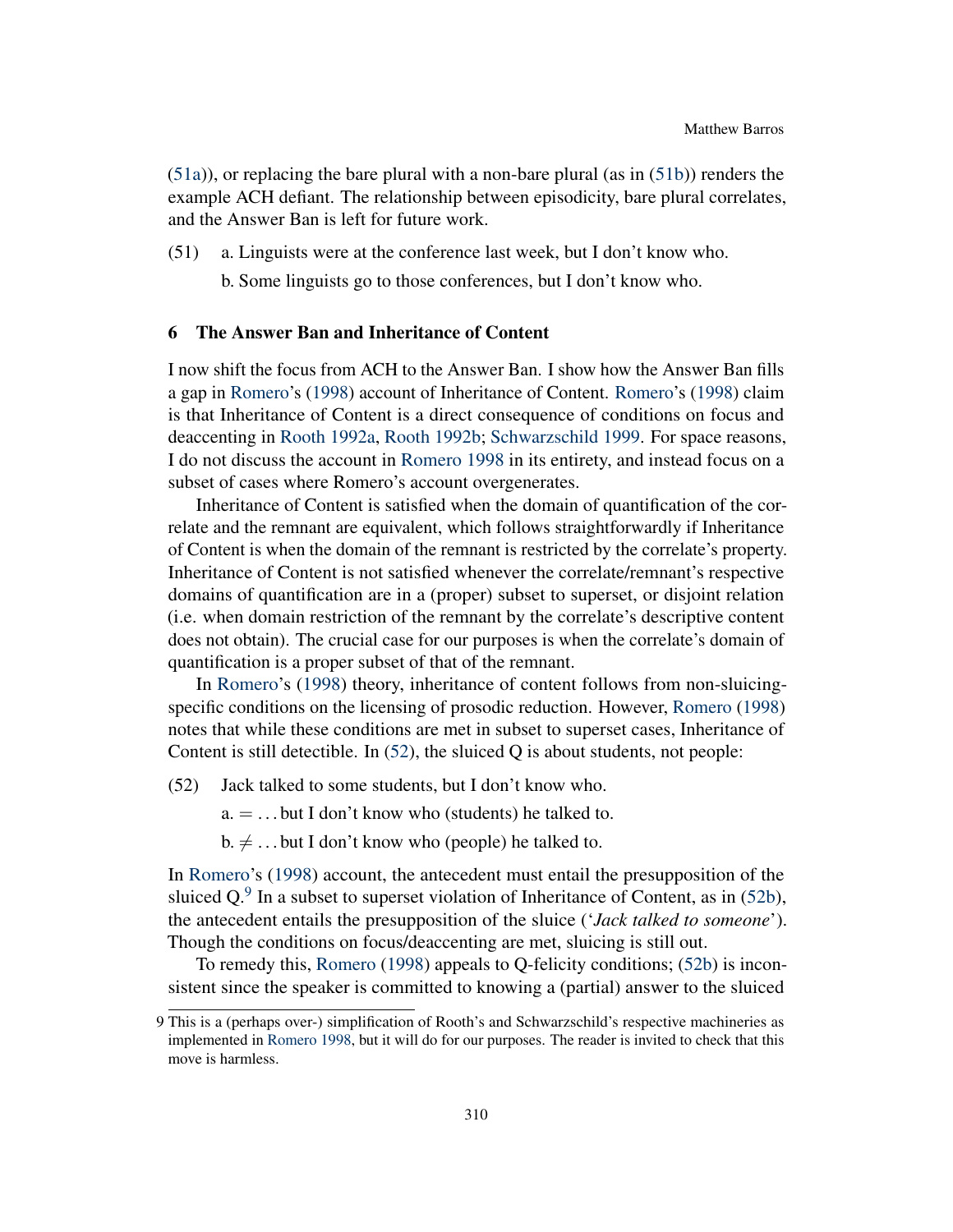question by uttering the antecedent and cannot then deny knowledge of  $Q^{10}$  $Q^{10}$  $Q^{10}$  As with the argumentation in D&S in favor of treating ACH as 'sluicing-specific' (see [§2.1\)](#page-1-3), this hypothesis predicts that switching the subject of the matrix clause from 1<sup>st</sup> to 3<sup>rd</sup> person should free us from Inheritance of Content effects, as Q-felicity conditions would be satisfied. However, Inheritance of Content persists even with this manipulation, supporting a sluicing-specific account.

- <span id="page-16-2"></span><span id="page-16-0"></span>(53) Jack talked to some students, but Fred doesn't know who.
	- a. = . . . but Fred doesn't know who (students) he talked to.
	- $b. \neq ...$  but Fred doesn't know who (people) he talked to.

<span id="page-16-1"></span>Of course, the Answer Ban is sluicing-specific and explains the pattern in [\(53\)](#page-16-0): sluicing is out with interpretation [\(53b\)](#page-16-1), since the antecedent is a *partial* answer to the sluiced Q. A simple definition of partial answers suffices for our purposes; intuitively, we want propositions that remove from consideration a subset of propositions in  $\llbracket Q \rrbracket$ to count as partial answers. The antecedent in [\(53\)](#page-16-0) meets this criterion as it removes propositions where Jack did not talk to a student. The antecedent in [\(53\)](#page-16-0) counts as a partial answer to the unrestricted [\(53b\)](#page-16-1), but not [\(53a\)](#page-16-2). The Answer Ban acts as a sort of filter on possible interpretations for a sluice, as only the interpretation consistent with domain restriction renders the antecedent a non-answer.

## 7 Deriving the Answer Ban

The claim in D&S is that ACH follows from a semantic licensing condition on sluicing. Since I am arguing that (sluicing-specific) ACH follows from the Answer Ban, it is the Answer Ban that should be derived. I show how the Answer Ban follows automatically from the inquisitive semantic proposal in [AnderBois](#page-18-2) [2011.](#page-18-2)

In inquisitive semantics, a sentence, S, may be informative, inquisitive, or both (called hybrid sentences). Sentences with indefinites and disjunctions (which make good antecedents) count as hybrid. Inquisitive Ss denote sets of alternatives (called possibilities) (written [S]), and raise an issue as to which alternative is the case. For instance, the sentence '*Jack or Sally left*' raises the issue of whether Jack, Sally, or both left. The informative contribution of the sentence in a discourse is equivalent to its classical meaning, and proposes to update the context by excluding worlds where neither Jack nor Sally left.

Given two sentences,  $S_1$  and  $S_2$ ,  $S_1$  partially addresses an issue raised by  $S_2$  if  $S_1$ 's informative contribution removes a proper subset of possibilities in  $S_2$  from

<sup>10</sup> As a side note, [Romero](#page-19-0) [1998](#page-19-0) claims that '*exactly*'-modification of the remnant can circumvent this, as there is no commitment on the part of the speaker for knowing '*exactly*-Q.' However, as far as I can tell, the Inheritance of Content facts persist in [\(52b\)](#page-15-3), even under '*exactly*'-modification, providing an empirical puzzle for her account.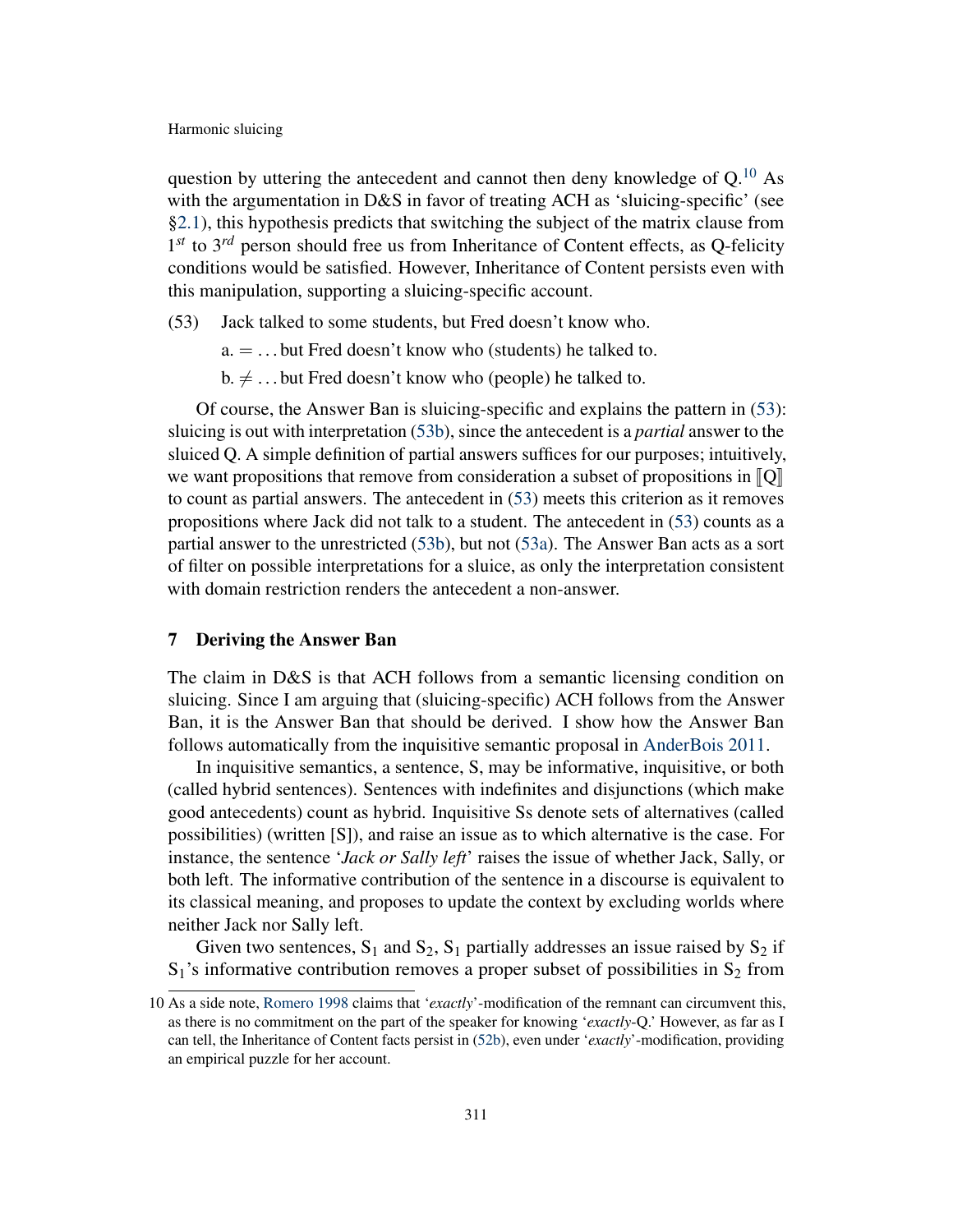consideration, and completely addresses it if it also picks out a unique possibility in  $S<sub>2</sub>$ . A hybrid assertion cannot address an issue it, itself, raises. This can be shown with a hybrid sentence, S, with an indefinite description. The choice of NP in the indefinite serves an 'issue-regulating' role, in that its contribution to the informative content of S precludes certain possibilities from [S]. Another way of stating this is that S can, at best, only address broader issues than any that it introduces.

Consider the sentence '*Jack met a student*'; [S] would be a set of alternatives differing with respect to distinct students Jack might have met, since the informative content of the sentence removes from consideration possibilities where Jack did not meet a student. S, here, can only be seen as partially addressing a broader issue; the issue of who he met more generally, and it says that whoever it was was a student.

In the theory of [AnderBois](#page-18-2) [2011,](#page-18-2) sluicing may go through only if the antecedent and sluice raise the same issues (i.e. the sets of possibilities associated with each are mutually entailing). Since a hybrid assertion (e.g. a sluicing antecedent) cannot address the issue it raises, if the issue it raises is to be equivalent to that raised by a subsequent sluice, then it cannot address the issue raised by the sluice either.

## 8 Conclusion

Conceptually, the approach adopted here is a reductionist one, in that it takes two generalizations in the literature, ACH and the Answer Ban, and derives them from independent properties of sluices. As a generalization, ACH itself (even sluicingspecific ACH) is too strong as it stands, though the counterexamples (acceptable violations) are shown to follow from how the semantics of questions and antecedents interact with a more robust sluicing-specific generalization, the Answer Ban.

An empirical contribution of this work is the three way split between BL, SBL, and HL nouns, which not only finds independent support outside of sluicing, but gives us a handle on bare ACH violation acceptability patterns. The semantics of remnants and correlate NPs, specifically, the animate/inanimate distinction, and whether the correlate's head noun counts as BL, SBL, or HL, play a central role in determining whether a sluice violates the Answer Ban. Inheritance of Content, pace [Romero](#page-19-0) [\(1998\)](#page-19-0), was shown to count as yet another sluicing-specific generalization, luckily one which could also be collapsed with the Answer Ban.

The Answer Ban, was, in turn, argued to follow from a sluicing-specific semantic identity condition, something which is uncontroversially independently needed. As noted in [Chung](#page-18-17) [2013,](#page-18-17) there is no consensus as to what that condition is, though there are many proposals on the market. The approach adopted here is that of [AnderBois](#page-18-2) [2011,](#page-18-2) in large part because that theory automatically yields the Answer Ban straightforwardly as a consequence. Whether other theories, such as that of [Merchant](#page-19-14) [2001,](#page-19-14) give similar results is left as a project for future work.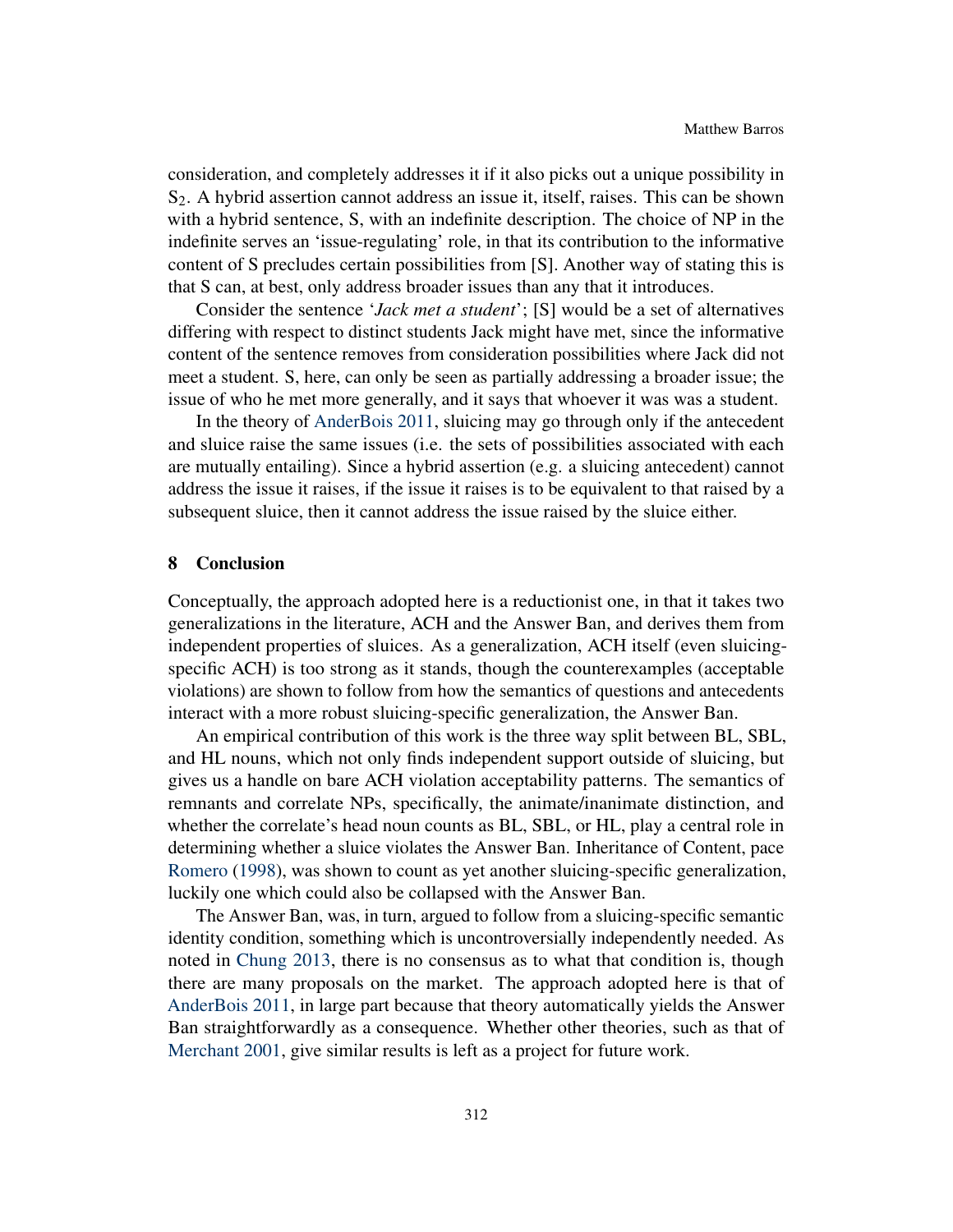## **References**

<span id="page-18-2"></span>AnderBois, Scott. 2011. *Issues and Alternatives*: UC Santa Cruz dissertation.

- <span id="page-18-15"></span>Bach, Emmon & Robin Cooper. 1978. The NP-S analysis of relative clauses and compositional semantics. *Linguistics and Philosophy* 2. 145–150.
- <span id="page-18-1"></span>Barker, Chris. in press. Scopability and sluicing.
- <span id="page-18-9"></span>Brown, Roger. 1958. How shall things be called? *Psychological Review* 65(1). 14–21.
- <span id="page-18-7"></span>Chierchia, Gennaro. 1998. Reference to kinds across languages. *Natural Language Semantics* 6. 339–405.
- <span id="page-18-17"></span>Chung, Sandra. 2013. Syntactic identity in sluicing: How much and why. *Linguistic Inquiry* 44(1). 1–44.
- <span id="page-18-14"></span>Chung, Sandra, William Ladusaw & James McCloskey. 1995. Sluicing and logical form. *Natural Language Semantics* 3. 239–282.
- <span id="page-18-10"></span>Cruse, D. Alan. 1977. The pragmatics of lexical specificity. *Journal of Linguistics* 13. 153–164.
- <span id="page-18-8"></span>Dayal, Veneeta. 1996. *Locality in Wh Quantification: Questions and Relative Clauses in Hindi*. Kluwer Academic Publishers.
- <span id="page-18-12"></span>Dayal, Veneeta. 1997. Free relatives and ever: Identity and free choice readings. In Aaron Lawson (ed.), *Semantics and Linguistic Theory (SALT) VII*, vol. VII, 99–116. Ithaca, NY: Cornell University.
- <span id="page-18-13"></span>Dayal, Veneeta. 2004. Number marking and (in)definites in kind terms. *Linguistics and Philosophy* 27. 393–450.
- <span id="page-18-0"></span>Dayal, Veneeta & Roger Schwarzschild. 2010. Definite inner antecedents and whcorrelates in sluicing. In Peter Staroverov, Aaron Braver, Daniel Altshuler, Carlos Fasola & Sarah Murray (eds.), *Rutgers Working Papers in Linguistics*, vol. 3, 92–114. New Brunswick, NJ: LGSA.
- <span id="page-18-4"></span>Groenendijk, Jeroen & Floris Roelofsen. 2009. Inquisitive semantics and pragmatics. In Ms. Larraitz Zubeldia & Jesus Larrazabal (eds.), *Semantics Pragmatics and Rhetoric (SPR) 09*, Donostia, Spain.
- <span id="page-18-5"></span>Hamblin, C. L. 1973. Questions in Montague English. *Foundations of Language* 10. 41–53.
- <span id="page-18-3"></span>Hankamer, Jorge & Ivan Sag. 1976. Deep and surface anaphora. *Linguistic Inquiry* 7. 391–428.
- <span id="page-18-6"></span>Heim, Irene. 1987. Where does the definiteness restriction apply? In Eric Reuland & Alice ter Meulen (eds.), *The representation of (in)definiteness*, Cambridge, Massachusetts: MIT Press.
- <span id="page-18-16"></span>Heim, Irene & Angelika Kratzer. 1998. *Semantics in Generative Grammar*. Blackwell Publishing.
- <span id="page-18-11"></span>Heller, Daphna & Lynsey Wolter. 2008. Identity and indeterminacy in -ever free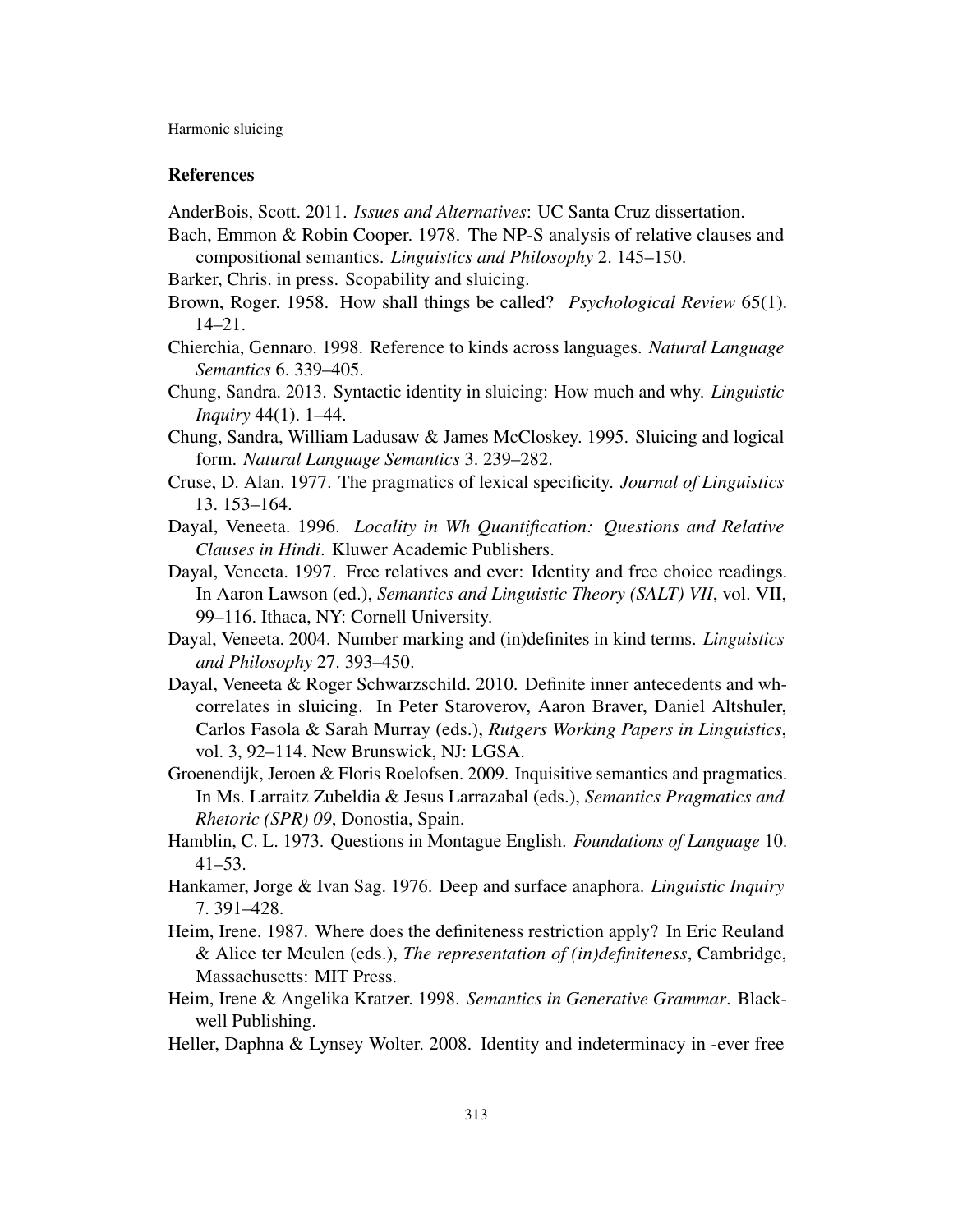relatives. In Atle Grønn (ed.), *Sinn und Bedeutung (SuB) 12*, vol. 18, 226–240. Amherst, MA.

- <span id="page-19-2"></span>Karttunen, Lauri. 1977. Syntax and semantics of questions. *Linguistics and Philosophy* 1. 3–44.
- <span id="page-19-6"></span>Krifka, Manfred, Francis Jeffry Pelletier, Gregory N. Carlson, Alice ter Meulen, Godehard Link & Gennaro Chierchia. 1995. Genericity: An Introduction. In Greg Carlson & Francis Jeffry Pelletier (eds.), *The Generic Book*, 1–124. Chicago, London: University of Chicago Press.
- <span id="page-19-14"></span>Merchant, Jason. 2001. *The Syntax of Silence: Sluicing, Islands, and the Theory of Ellipsis*. Oxford: Oxford University Press.
- <span id="page-19-3"></span>Milsark, Gary. 1977. Toward an explanation of certain peculiarities of the existential construction in English. *Linguistic Analysis* 3. 1–29.
- <span id="page-19-8"></span>Roberts, Craige. 1996. Information structure: Towards an integrated theory of formal pragmatics. In Jae-Hak Yoon & Andreas Kathol (eds.), *OSU Working Papers in Linguistics*, vol. 49, OSU: The Ohio State University Department of Linguistics.
- <span id="page-19-0"></span>Romero, Maribel. 1998. *Focus and Reconstruction Effects in Wh-phrases*: University of Massachusetts Amherst dissertation.
- <span id="page-19-11"></span>Rooth, Mats. 1992a. Ellipsis redundancy and reduction redundancy. In Steve Berman & Arild Hestvik (eds.), *Stuttgart ellipsis workshop, Arbeitspapiere des Sonderforschungsbereichs 340*, Germany, Heidelberg.
- <span id="page-19-12"></span>Rooth, Mats. 1992b. A theory of focus interpretation. *Natural Language Semantics* 1. 75–116.
- <span id="page-19-5"></span>Rosch, Eleanor. 1978. Principles of categorization. In Eleanor Rosch & Barbara Lloyds (eds.), *Cognition and Categorization*, NJ: Erlbaum: Hillsdale.
- <span id="page-19-4"></span>Rosch, Eleanor, Carolyn Mervis, Wayne Gray, David Johnson & Penny Boyes-Braem. 1976. Basic objects in natural categories. *Cognitive Psychology* 8. 382–439.
- <span id="page-19-1"></span>Ross, John. 1969. Guess who? In Robert Binnick, Alice Davison, Georgia Green & Jerry Morgan (eds.), *Chicago Linguistic Society (CLS) 5*, 252–286. University of Chicago, Chicago, Illinois: Chicago Linguistic Society.
- <span id="page-19-13"></span>Schwarzschild, Roger. 1999. GIVENness, AvoidF, and other constraints on the placement of accent. *Natural Language Semantics* 7. 141–177.
- <span id="page-19-7"></span>von Fintel, Kai. 1994. *Restrictions on Quantifier Domains*: University of Massachusetts at Amherst dissertation.
- <span id="page-19-9"></span>Wilkinson, Karina. 1995. The semantics of the common noun *kind*. In Greg Carlson & Francis Jeffry Pelletier (eds.), *The Generic Book*, 383–397. Chicago, London: University of Chicago Press.
- <span id="page-19-10"></span>Zamparelli, Roberto. 1998. A theory of kinds, partitives and of/z possessives. In Artemis Alexiadou & Chris Wilder (eds.), *Possessors, Predicates and Movement in the Determiner Phrase* (Linguistics Today 22), John Benjamins.